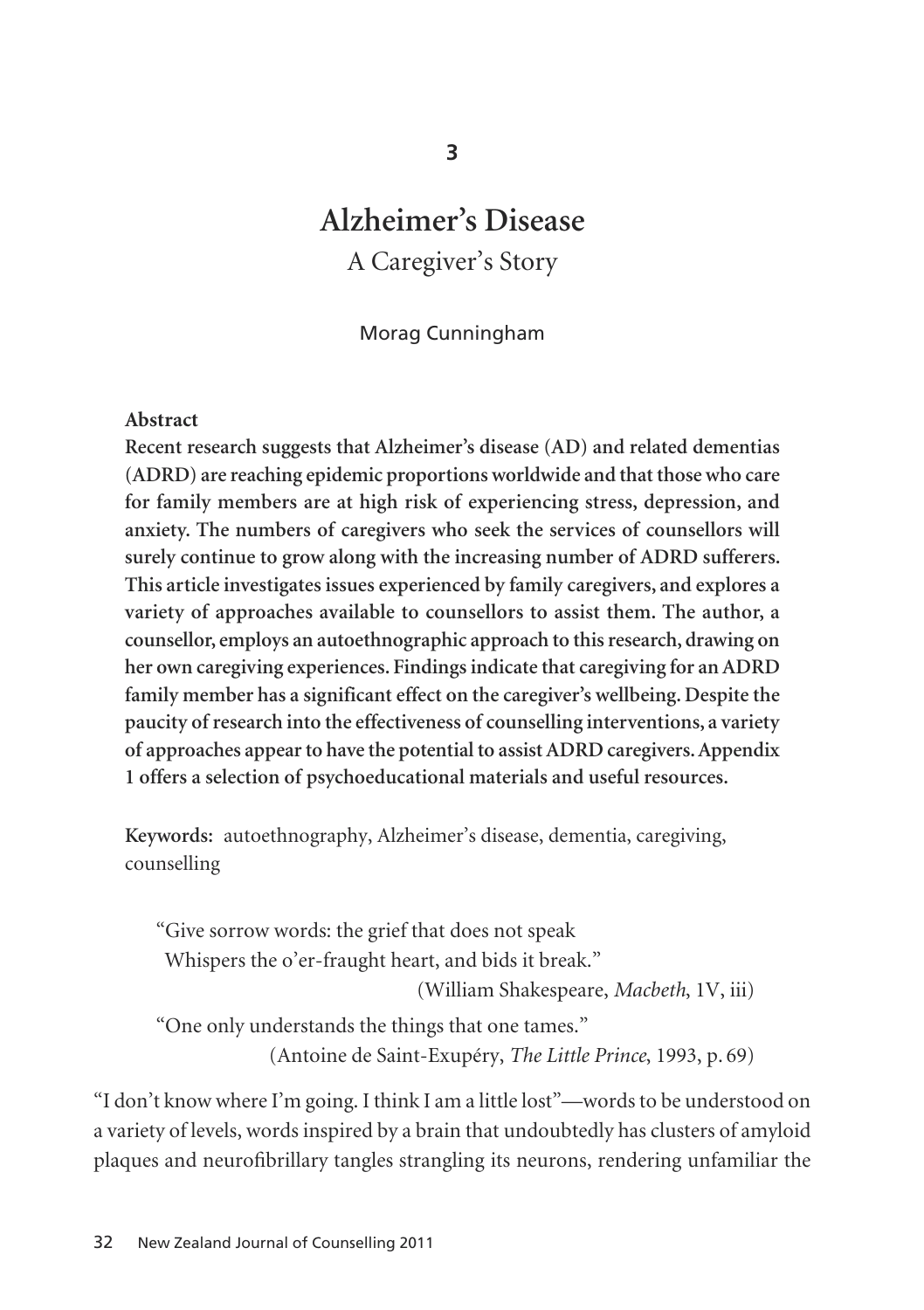familiar, making the ordinary confusing and frightening. A diagnosis of Alzheimer's disease or a related dementia<sup>1</sup> thrusts the person diagnosed and the family members closest to them into a realm of "not knowing." This research is an attempt to impose academic structure on the personal journey into unknown territory that I am still navigating. It is an attempt to "tame" the thing and give the sorrow words. I explore the challenges facing caregivers, and offer a variety of approaches that may assist counsellors to help clients "tame" their own experiences, and enable them to give words to their sorrow.

#### **Research Questions**

The research questions that formed the focus of my autoethnographic exploration included the following:

- 1. What are the issues facing caregivers of people with dementia?
- 2. Which approaches may enable counsellors to work effectively with caregivers?
- 3. In what ways might autoethnographic writing be of value to the reader?
- 4. How might autoethnographic research be of value to the writer?

#### **Methodology**

Regarded by some as a self-indulgent exercise in navel-gazing (A. Baker, personal communication, August, 2009), the use of the self as something to write about can also be regarded as "one of the most ancient Western traditions" (Foucault, 1997, p. 233). With its focus on personal experience, autoethnography is gaining popularity in the field of counselling research (Etherington, 2004). It offers the potential to transform both the writer and the reader, and the opportunity for readers to learn about the general from the specific (Ellis, 2004; Etherington, 2004; Wright, 2009). Traditionally, ethnographic researchers have been concerned with observing culture as if from an omniscient perspective, paying little attention to the researcher's experience (Etherington, 2004). More recently, reflexive field researchers, feminist writers, and postmodernists have challenged positivist approaches and an increasing number of researchers are engaging in self-reflective writing or autoethnography (Berg, 2004). In counselling and psychotherapy, the idea that practice involves the use of the self is generally accepted, but this same concept is more recently emerging in the field of research (McLeod, 2003).

Autoethnography—a form of self-narrative, and a blend of ethnography and autobiographical writing—has its roots in the fields of anthropological and sociological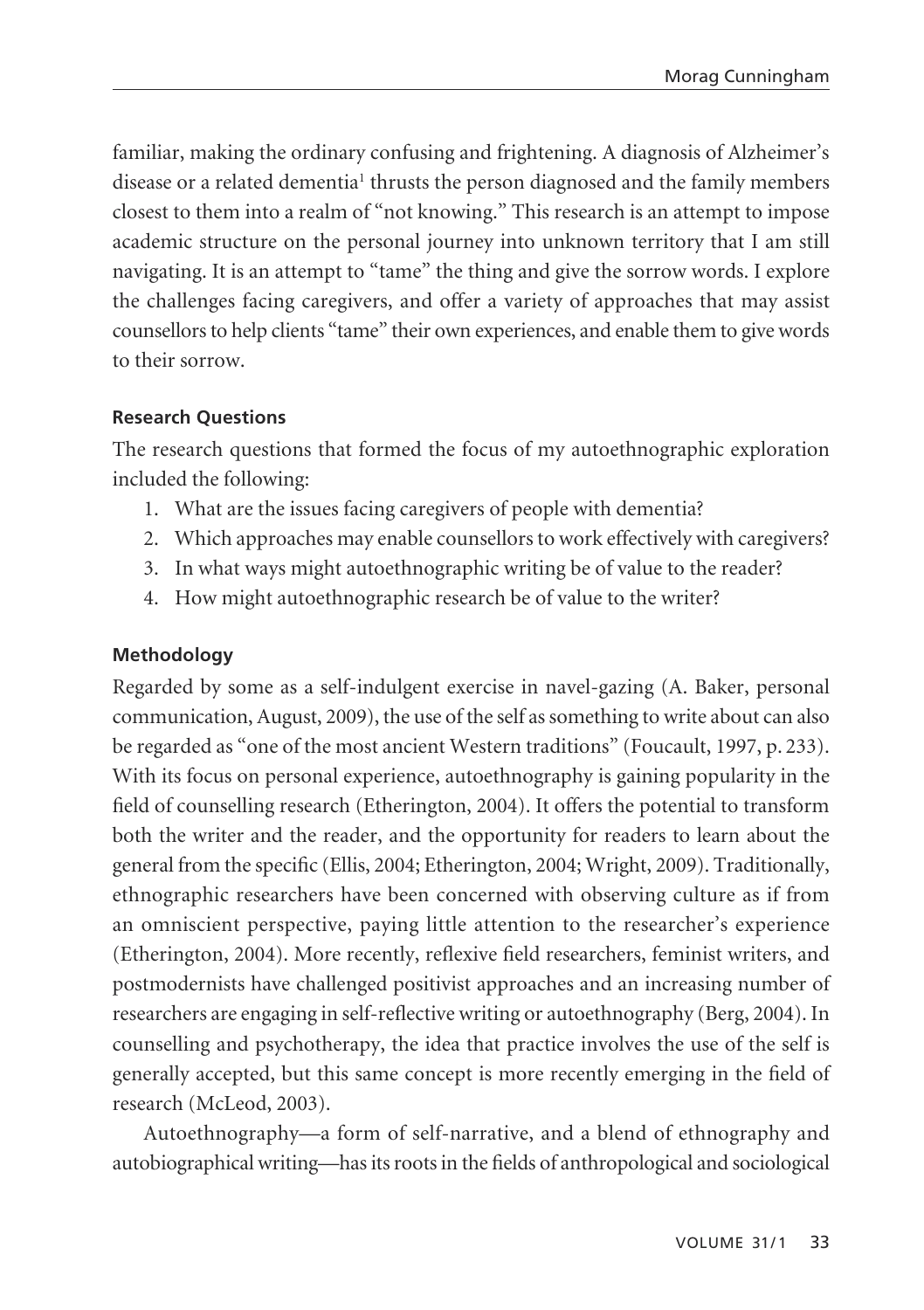ethnology. Like ethnographers, autoethnographers follow a process of collecting data or field texts, which are then analysed and interpreted to produce a form of writing designed to enhance the understanding of others (Chang, 2008). Although autoethnographers, unlike ethnographers, use their personal experiences as the essential source of data, Chang (2008) asserts that the framing of the individual's story within a larger context of understanding makes autoethnography essentially ethnographic.

Chang (2008) urges researchers to define their use of the term autoethnography clearly, due to the existence of a mixed bag of self-narratives to which the term is sometimes applied. Autoethnography is distinctive in its reflection on "the inter connectivity of self and others" and its emphasis on "the cultural context of individual stories commingled with others" (Chang, 2008, p. 54). I intend to situate my personal narrative within the culture of a body of people popularly termed "caregivers," people whose lives are changed irreversibly when they take on the responsibility of caring for a family member with dementia, either in their own home or from a distance.

In my discussion of caregiver issues, I propose weaving my story with others' stories, moving between a focus inward on my own vulnerable self and outward on the cultural context (Ellis, 2004). I hope to achieve this "balancing act" (Jones, 2005, p. 764) by employing a "layered text" approach, as described by Ellis (2004, p. 198). This involves juxtaposing references to literature, or "traditional theorizing segments" with my personal situation and its related emotions, or "story segments" (Ellis), as well as the written stories of others. For ease of recognition, my personal story vignettes are presented in italics and others' story fragments are recorded in a contrasting script.

In the second part of the article, I consider a range of possible counselling interventions for caregivers. I review relevant literature and comment on my related personal experience. My aim here is not to provide an in-depth analysis of any one approach, but rather to open windows onto a variety of pathways worthy of practitioners' further reflection, exploration, or future research.

#### **Ethics**

The ethical principles I aspired to in this research are very similar to those I adhere to professionally in following the Code of Ethics of the New Zealand Association of Counsellors (2002). These include informed consent, voluntary participation, avoiding doing harm, beneficence, confidentiality, and authenticity/transparency. As a member of a dominant culture group in Aotearoa New Zealand, I also wish to respect kaupapa Mäori research frameworks. I embrace Smith's (1997) key ethical considerations (as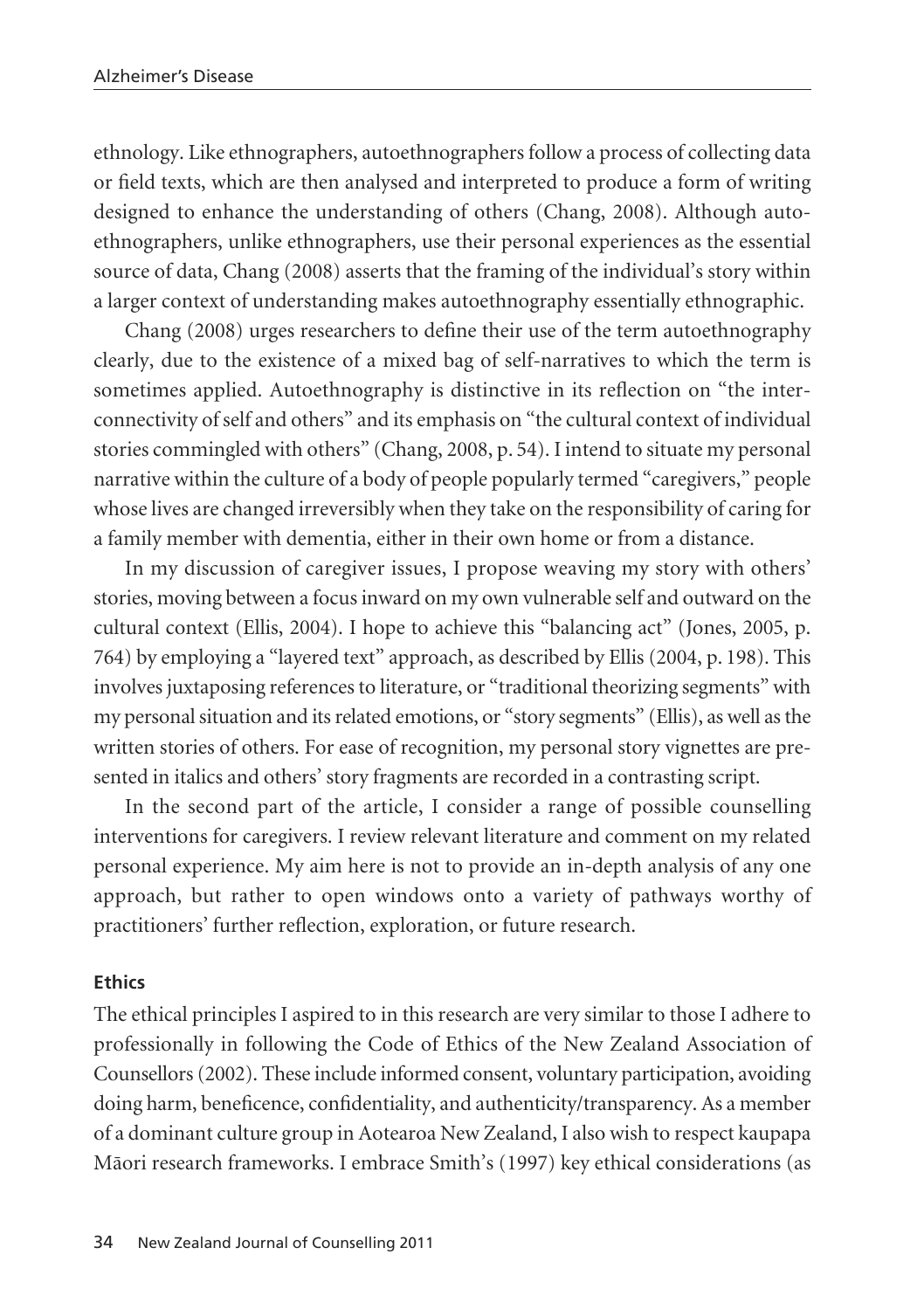cited in Mataira, 2003, p. 6), with their focus on respect, care for others, and humility. The ethical considerations of writing about myself and involving others in my story are indeed "complex" (Wright, 2009, p. 630). The matter of informed consent is paramount in my mind.

*I contact an Australian academic undertaking dementia research. She assures me that as long as the person with dementia consistently says "yes," even if she does not remember, then it is deemed ethically appropriate to continue with the research (C. Peisah, personal communication, 22 May, 2010). I remain unconvinced. How can I ask for consent to expose this cognitive decline, this loss of self? I procrastinate. My mother gives her blessing. I ask for reassurance from others. I know this research is deemed "low risk." I wonder if anything is ever "low risk." I proceed, as I am becoming accustomed to "not knowing."* 

## **Issues for Caregivers**

*Ah, grief, my chameleon, how many faces you have! A stabbing pain, a stifling heat A chronic sorrow A white-faced ice goddess, you whisper the future in all its horror.*

#### *Grief at Diagnosis*

*Three days after flying to Australia to help arrange my father's funeral, I first hear the term Alzheimer's disease mentioned in relation to my mother. My first days in Australia are a flurry of activity, numbness, and constant scrutinising of my mother for signs of memory loss. I attempt to separate out her grief from her memory confusion. I frantically try to recall recent conversations with my father about visits to a specialist, about Mum's decreasing social confidence and inability to remember day-to-day matters. I know I was reassuring. I sent parcels of Gingko tablets.*

*I see my mother's doctor. She is adamant that with no family in Australia, Mum cannot stay. She has Alzheimer's disease. The term slips in gently, quietly. The doctor looks at me compassionately. She says the worst thing for a person with AD is to move to a new environment. We book flights. I sell her house.* 

Lindgren, Connelly, and Gaspar's (1999) quantitative, US-based study involving 33 participants sought to determine patterns of grief for family caregivers of dementia sufferers and the relationship of those patterns to their experiences as caregivers. Their findings indicated the presence of "disastrous emotional feelings at the time of diagnosis" (p. 532). These feelings include "anger, fear, panic, sadness, and uncertainty"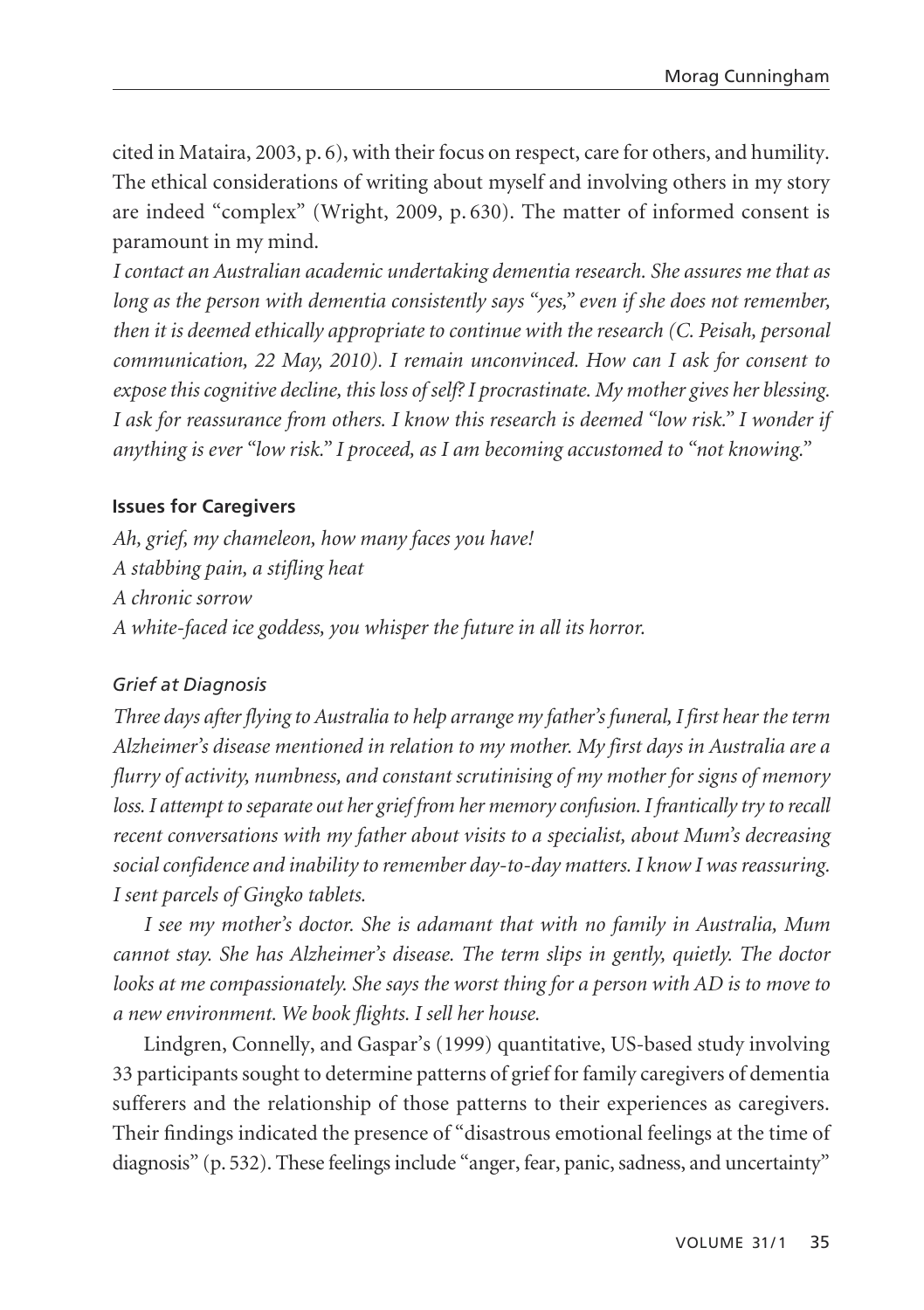(p. 527), and were shown to continue throughout the caregiving experience with little abatement of the grief over time. The authors postulated that, in contrast to individuals who are grieving over the death of loved ones, caregivers are unable to move on to new and different experiences and therefore the intensity of the initial feelings experienced at the time of diagnosis remains throughout the caregiving experience.

Finally admitting my dad had Alzheimer's Disease was admitting all the things it will eventually do to him. (Van Dyck, 2007, p. 91)

Within a week of the diagnosis, I felt as if I had already lost my spouse. (Carrubba, 2007, p. 142)

## *Latent Grief*

*Five minutes in my counsellor's warm office, She names the grief she notices in me, Now it cannot hide and turn its knife in secret.*

*I am dreaming in a half-awake state. I suddenly realise that my dad is there. I am so excited. I wanted him to come. I reach out and hug him. I notice that I can't smell his jersey. It doesn't smell of smoke anymore. He has given up at last! My mind races and I seem to know he won't be here for long. I feel the effort he is making to be here. I want to ask him: are you happy with what I've done for Mum? Is it for the best? Is there anything else you want me to do? I don't ask this, but instead I ask: "Is it alright where you are?" He replies that it is fine. He fades. He is gone. I feel the familiar ache of loss.* 

Grief in caregivers can frequently be mistaken for depression and has tended to be underacknowledged (Sanders, Ott, Kelber, & Noonan, 2008). Dempsey and Baago (1998) make a convincing case for latent grief as a major factor in caregiver stress and burnout, referring to it as the "unique and hidden grief experience of family caregivers" (p. 91). The authors highlight the very real losses involved in caregiving for a person whose condition can change each day. The authors' experiences working for the Alzheimer Society of Niagara, Canada have taught them that many caregivers are not even aware they are grieving. As counsellors, they assist caregivers to identify and deal with the multiplicity of losses due to slow cognitive decline, and the ambiguity of the losses involved when the individual is physically present but psychologically absent.

That gut-wrenching, deep sadness takes over. (Newman, 2010, p. 149)

We tried the best we could to deal with something so unbearable. (Jeffery, 2010, p. 121)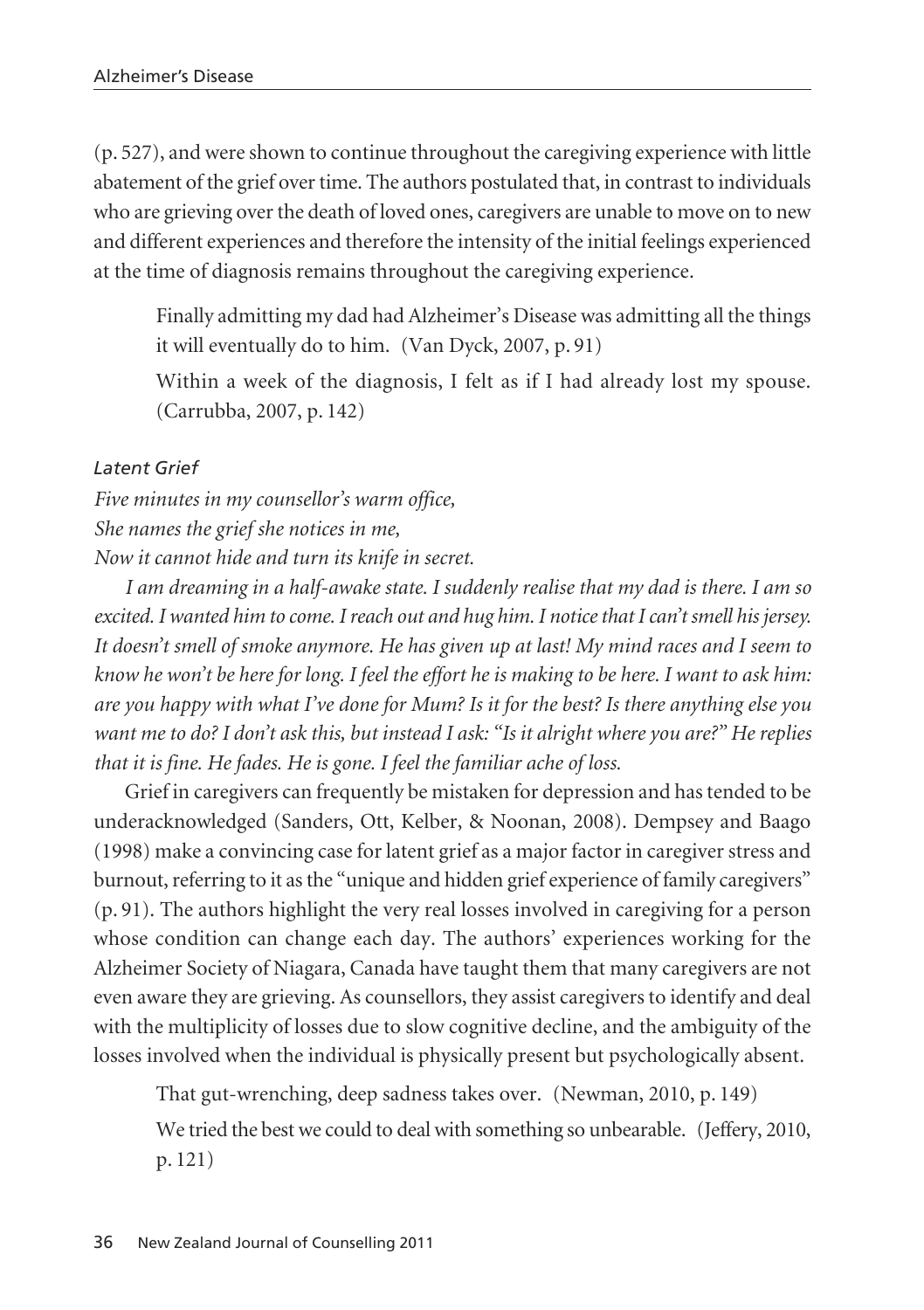## *Anticipatory Grief*

*I dream I am on a large ship and I am taking Mum home to Scotland. The journey will take six weeks. I wonder why I once thought this would be a good idea. I am constantly vigilant. I am scared she will fall overboard. She can't find her clothes to get dressed. Urine dribbles down her stockings. I wake telling myself we aren't there yet, but I know this is to come.*

Over the past two decades, researchers have become increasingly interested in the concept of anticipatory or pre-death grief and how it applies to the dementia caregiver. In her doctoral thesis, Sweeting (1991) provided an extensive literature review in the area of anticipatory grief, exploring the differences between anticipatory grief and conventional post-death grief, pointing out that caregivers experience a multitude of different losses related to the deteriorating health of the AD family member. Holley and Mast (2009) defined anticipatory grief as a "complex concept that encompasses grief in anticipation of the future loss of a loved one" (p. 388). Reporting on the findings of their quantitative US-based study of 80 dementia caregivers, they concluded that anticipatory grief is a significant and understudied part of the caregiving experience and that it contributes considerably to caregiver burden. It is largely acknowledged now that grief as a reaction to the non-death losses is a large part of the caregiving experience (Lindgren, Connelly, & Gasper, 1999).

My feelings…were of unease, uncertainty, a sense of impending loss, a constant and generalized anxiety. (Jackson, 2010, p. 53)

I am already mourning him and he is still alive. But he is just a shell of his former self. That is what Alzheimer's does. I don't consider this the long goodbye…It is the stolen goodbye. (Williams, 2007, p. 14)

## *Caregivers' Grief for Self*

*I escape to Wellington for two nights. I long to feel carefree, to forget, to have fun. I have a call on my mobile. My mother has burnt a pot and she has been angry with a support worker. It is my problem. I feel trapped. AD is omnipresent. My other roles are subsumed by this new role of caregiver. This is my loss.*

*A friend has given me a book voucher. I am excited. I anticipate a visit to my favourite bookshop. I contemplate buying the latest Barbara Kingsolver novel, or maybe a book for my counselling library. I find myself yet again in front of the dementia books. They are magnetic. I leave with two and feel strangely content.*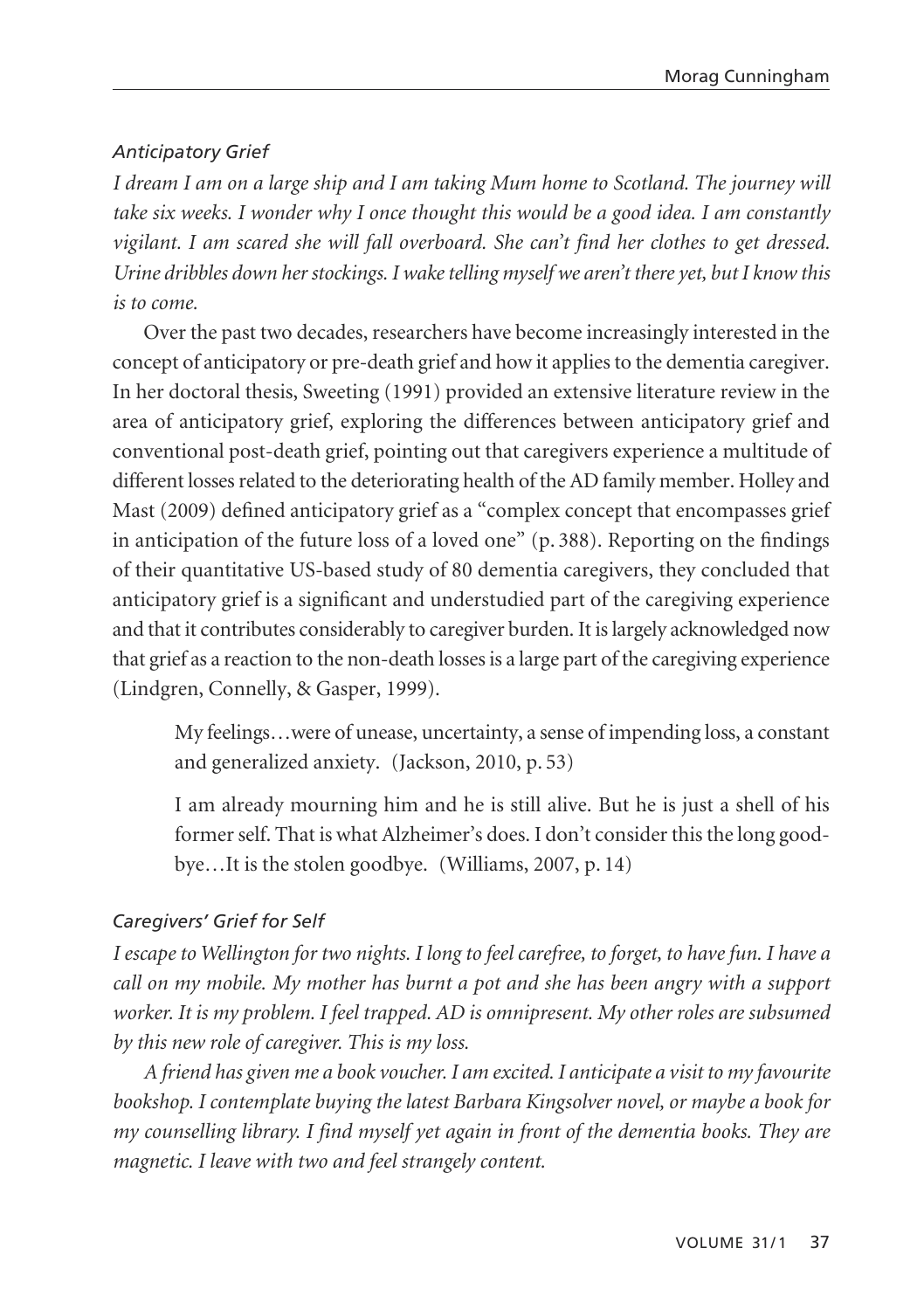A phenomenological study by Butcher, Holkup, and Buckwalter (2001) described the experience of caring for a family member with ADRD. The study involved a secondary analysis of in-depth transcribed interviews with 103 family caregivers. The authors included one interviewee's words, claiming that they captured the essence of caregivers' suffering: "It makes you a prisoner. You know the slogan 'living death'? That's what it is for the caregiver" (p. 45).

Alzheimer's Disease is an octopus. Its tentacles stretch out through the ether, strangling the lives of those within its reach. The aftermath of dementia leaves survivors weaving the frayed threads of their lives into lessons colored in grief, anger, fear, sadness and human frailty. (Nation, 2007, p. 87)

## *The Caregiver's Burden*

*My husband and I are co-conspirators. We have murdered my aunt and hidden her body. In my dream I am talking to my husband about mundane things and I suddenly remember that we have murdered someone. I remind him. He says he doesn't remember. I recount our actions. He doesn't believe me. I think maybe I did it myself. I am horrified, stressed and anxious beyond belief. How could I have committed murder and barely remember that I did it? How easily I have betrayed my family—done the unthinkable.* 

*Today I take Mum to an appointment with the doctor in order to enact a power of attorney. The doctor talks with Mum and, as we leave the room, she slips me the necessary letter. I have not told Mum this is the reason for our visit. I feel like a coward, guilty of treachery and betrayal.*

Recent studies suggest that caregiving for a person with AD can drastically impact on both the physiological and mental wellbeing of the carer. Caregivers are at risk of increased levels of stress, anxiety, and depression (Magai & Cohen, 1998; Waelde, Thompson, & Gallagher-Thompson, 2004). Family caregivers may experience considerable levels of anger, resentment, and guilt (Pillemer & Suitor, 1992, as cited in Magai & Cohen, 1998, p. 147). Feelings of guilt often increase the caregiver's burden (Perkins, 2004). "Guilt is frequently assessed in caregivers, and can be crippling, especially around obtaining caregiving relief and nursing home placement" (Silverberg, 2007, p. 223).

I know you: I know when your mother dies, you're going to feel guilty. You're going to think that you should have been kinder, not in a rush, that you should have done more with her, taken her more places, insisted the kids be nicer. (O'Dell, 2007, p. 3)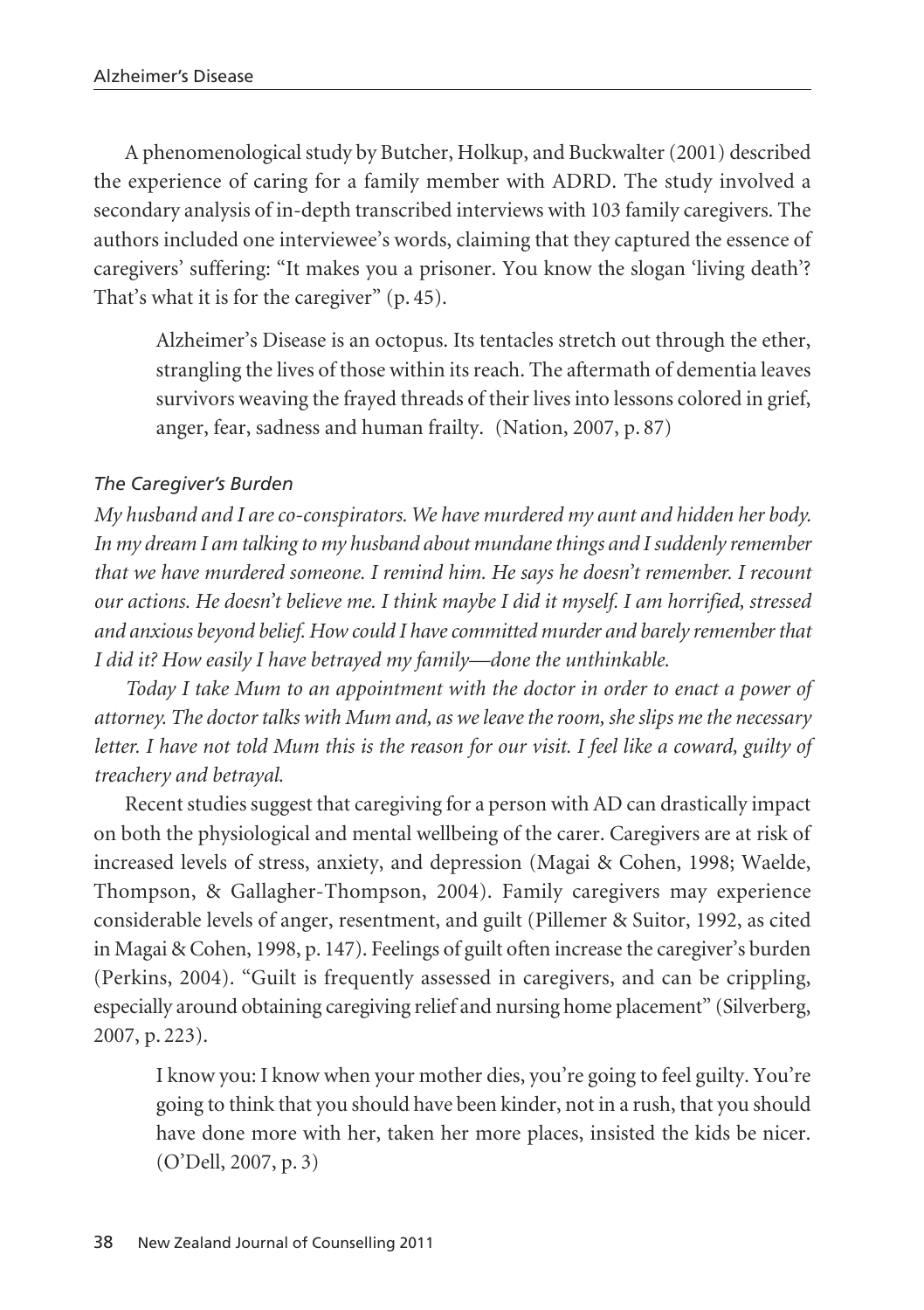## Jackson (2010) describes:

a constant and generalised anxiety, and—yes—sometimes uncontrollable irritation, particularly at the repetitive questions. (Naturally this irritation led to an inevitable sense of guilt felt by all carers in this situation.) (pp. 53–54)

## *Fear*

*I am overwhelmed, haunted. I sob and want to keep sobbing. I have read so much about dementia in the last two weeks. I feel horrified. I worry about the genetic link. I am scared for my children, my husband, myself. I wonder if this research is too much, brings me too close. I feel the need to run, to swim, to meditate, to do anything that is not associated with dementia, anything that is life-affirming, anything that makes me feel alive.*

Alzheimer's disease has a genetic component. First-degree relatives of a simplex case of AD (one person in the family with AD) have a cumulative lifetime risk of developing AD of approximately 15 to 30% (Bird, 1998). Children caring for parents with dementia may fear both developing it themselves, and passing it on to their children. Recent research indicates that dementia stirs in caregivers "their worst fears of growing old" (Terry, 2010, p. 21).

Rom (2007) writes:

While I fantasize about forming Dementia Worriers Anonymous or Daughters of Dementia, I'm a sucker for any possible connections between the disease and lecithin, aluminium, even dental amalgam. Shouldn't I be eating more flax oil or fish for brain food? (p. 233).

## **Counselling Strategies to Support Caregivers**

Grappling with such challenges, caregivers are therefore likely to bring myriad complex issues and emotions to counselling. Studies of therapeutic effectiveness have produced conflicting results. One American meta-analysis of interventions with caregivers (Acton & Kang, 2001) found that none of the methods evaluated (support group, psychoeducation, and counselling) had any effect on caregiver burden. A British systematic review of similar interventions (Cooke, McNally, Mulligan, Harrison, & Newman, 2001) showed that they were ineffective in two-thirds of cases. Conversely, a later American review by Sörenson, Pinquart, and Duberstein (2002) indicated that caregivers receiving psychoeducational input and counselling enjoyed greater general wellbeing than those who did not receive them. It is hard to determine the exact reason for these conflicting results, but it would seem that researchers have found it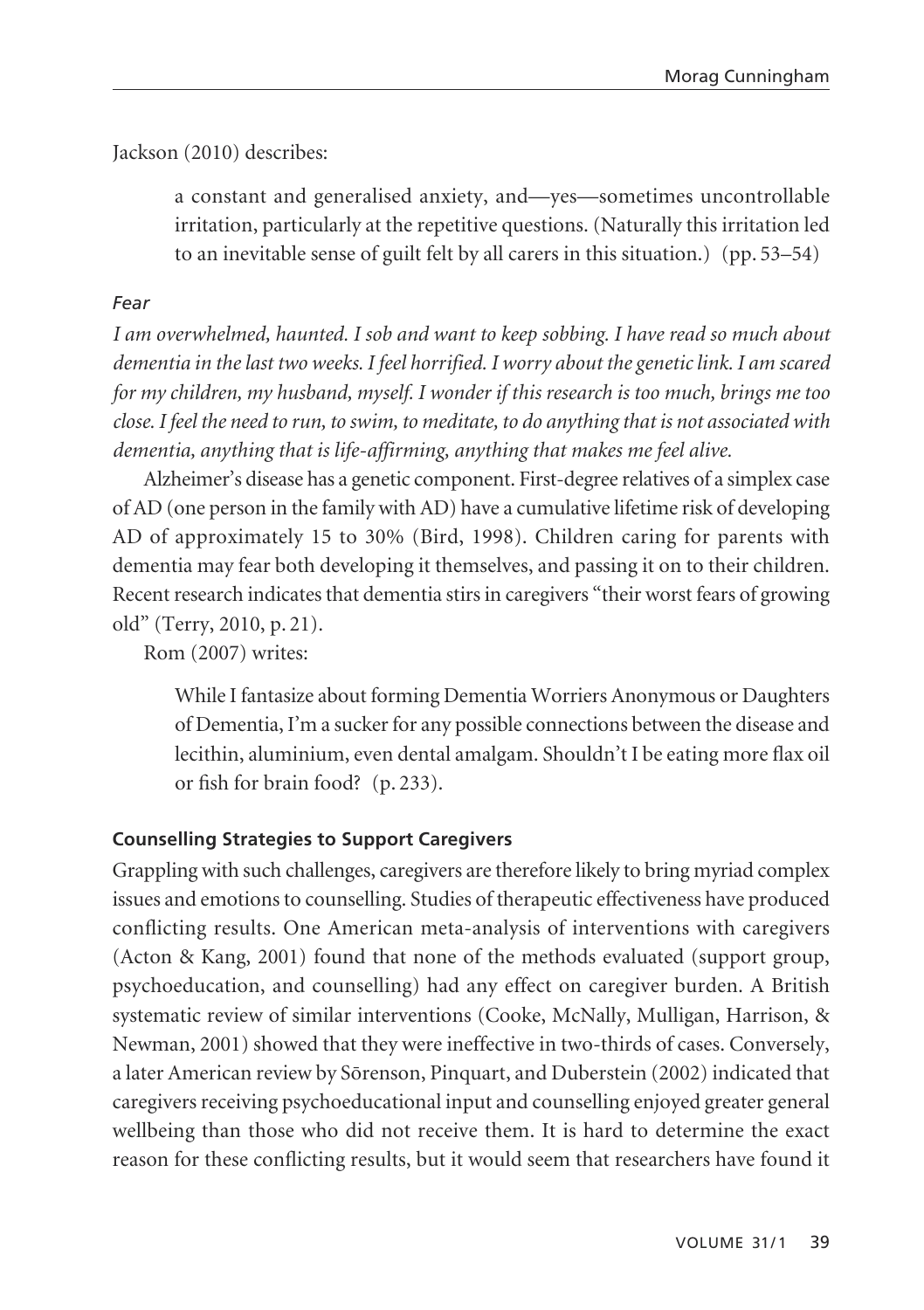very difficult to accurately measure a subjective component such as "caregiver burden," and that there have been insufficient studies conducted with standardised intervention components and adequate sample sizes (Cooke et al., 2001).

An analysis of the relative worth of psychoeducational resources, group support, and counselling is outside the scope of this article. However, Appendix 1 provides a guide to relevant psychoeducational material and resources for Aotearoa New Zealand. Given the paucity of research nationally or internationally dealing specifically with preferred counselling approaches for working with dementia caregivers, it is not possible to promote any specific approach as the most effective. My review instead focuses on a variety of approaches that have potential to "help caregivers find meaning in the experience or transcend the negativity" (Acton & Kang, 2001, p. 358).

#### *Grief Counselling*

Counsellors need to be person-centred in their approach to the caregiver's current grief. They need to validate the caregiver's experience of grief, acknowledge it, normalise it, and address it (Dempsey & Baago, 1998; Hodgson, 1998; Sanders et al., 2008, Silverberg, 2007). The relief and healing I experienced in hearing the word "grief" named in the counselling room is testimony to the therapeutic value of the counsellor simply bearing witness to the client's present grief.

Roos (2002) offered an insightful analysis of the unique impact of non-death losses, and of what she termed "chronic sorrow." She provided clear guidelines for therapists working with clients, including family caregivers who were experiencing living losses, who were "in the throes of a human condition that is draining and inevitable and normal" (p. xvi).

A variety of other approaches to working with these living losses exists. Peller and Walter (1993) offered a solution-focused model aimed at assisting clients to stay "on track" with their own normal grieving process. Kumar (2005), in a self-help guide entitled *Grieving Mindfully*, dealt well with relevant issues of gradual loss and guilt, and offered specific tools for coping with grief and related depression. These included radical acceptance, mindfulness, spiritual meaning-making, CBT techniques, diet, and exercise. Similarly pragmatic, Hodgson (1998) suggested keeping a log of grief triggers, and advocated evaluating the grief through depicting the losses on a continuum or graph.

Counsellors will also undoubtedly find useful the writings of Attig (1996) and Neimeyer (1998). Both have conceptualised grief as a centrally important human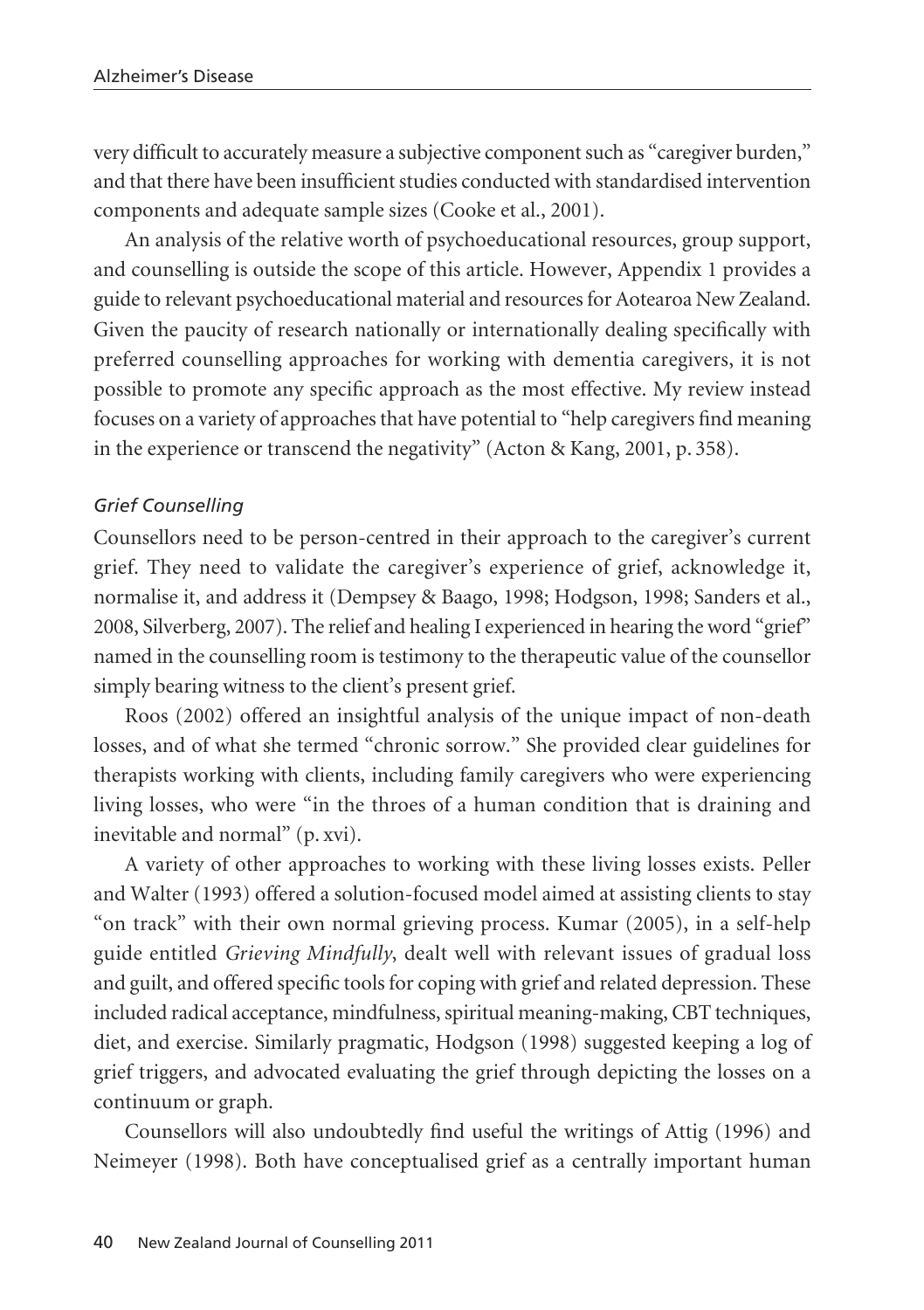experience in the sense that it challenges our understanding of the world and causes us to search for and make meaning from our experiences. Both authors have offered practical guidance for those who are suffering losses and for those who bear witness to the stories of grief.

## *Spirituality*

The practice of caregiving itself, then, may offer opportunities for spiritual growth, for meaning-making, or for "self-transcendence" (Acton, 2002, p. 23). In recognition of the unique and diverse nature of such meaning-making processes, it may be useful for counsellors to adopt "an attitude of wonder" (Penwarden, 2009, p. 4), so that in therapy, caregivers have the opportunity to explore and revise their view of the world in response to their experiences of grief. A few such possibilities are outlined here.

Dreams have been significant in my own grieving and meaning-making processes and I have been drawn to the work of Margaret Bowater. Bowater (2009) offers inspiration for counsellors interested in harnessing the therapeutic, healing potential of dreams, particularly in grief work. Both Bowater (2009) and Shenk (2003) have presented extracts from clients' dream accounts, the healing aspects of which are most evident. Waelde et al. (2004) reported a significant reduction in caregiver stress and depression following a pilot study introducing a yoga and meditation programme to 12 female, stressed dementia caregivers in the United States. While Hodgson (1998) wrote of the solace she found personally through learning meditation and relaxation skills, Kapleau (1998) provided practical guidance on how to meditate and relax using breathing techniques. A strong Christian faith and sense of humour provided strength for Boden (1998) and her family as they dealt with her early-onset AD.

## *Postmodern Approaches*

Counsellors wishing to foster hope in their clients might consider postmodern approaches. Weingarten (2010) believed interventions that help clients to perceive themselves as resilient were likely to increase their hope. She encouraged counsellors to look for "the gaps in the stories people tell" and for evidence of "courage" (p. 10), advice that accords with narrative and solution-focused approaches. Coping questions, and looking for exceptions, which are common in solution-focused practice (de Jong & Berg, 2008), can build up the client's appreciation of their strengths. I have been challenged and encouraged by Weingarten's ideas and have benefited from applying a strengths-based approach both to the way I view my mother's remaining capacities and to the ways I evaluate my input into her care and wellbeing.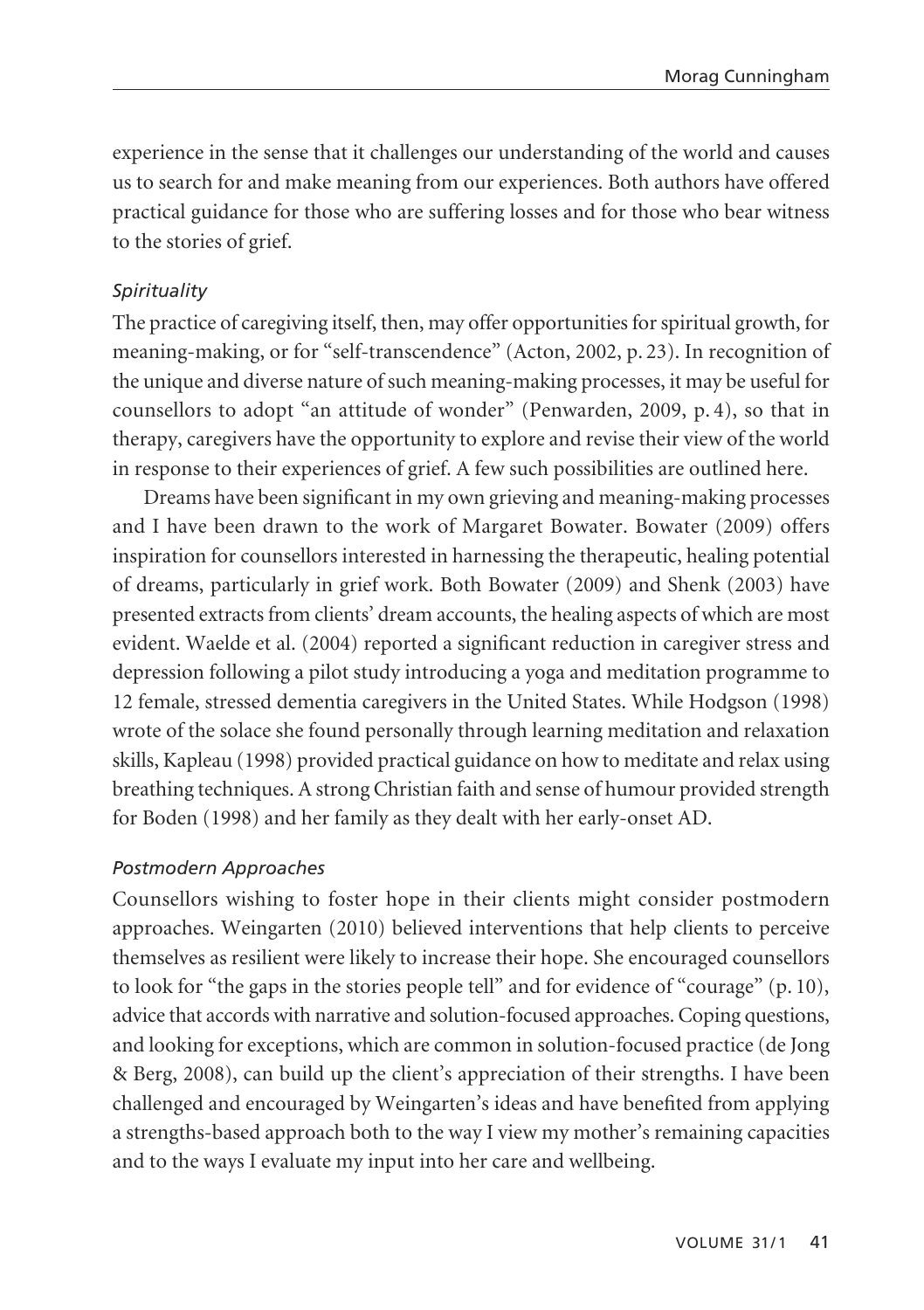This two-fold benefit of a shift from deficit thinking is evidenced in the following caregiver's comment:

When her abilities were gradually waning, I felt my heart was being chipped away bit by bit, and I became distraught. But now, when I am able to recognise her remaining abilities, however minute, it renews my determination to look after her (Htay, 2010, p. 59).

Caregivers may derive benefit from working with counsellors who create "conversational spaces in which reasonable hope rather than hopelessness is more likely to arise" (Weingarten, 2010, p. 7). Narrative and expressive arts therapies with older people and their families offer similar hope. Caldwell (2005) described a life review process with huge therapeutic potential for both dementia sufferers and their caregivers. In a similar vein, Andrews (2007) outlined a unique project undertaken by counselling students who engaged with elders in "non-pathologising and non-hierarchical conversations" (p. 150). This intervention is inspirational in the way it empowers older people and their families, and involves a wider community in their care. The demand for these types of collaborative, creative interventions will undoubtedly increase as ADRD numbers grow.

## *Writing Therapy*

They can be like sun, words They can do for the heart What light can For a field. (St John of the Cross, 2002, as cited in Hartman-Stein, 2010, p. 13)

Writing about traumatic experiences can lead to significant improvements in physical and mental health (Pennebaker, 1993). Bolton (2004) claims, and my personal experiences concur, that writing "can allow an exploration of cognitive, emotional and spiritual areas otherwise not accessible and an expression of elements otherwise inexpressible" (p. 1). Wright (2009) and Bowater (2009) both evocatively demonstrate the potential for self-healing in their use of writing as part of their own grieving processes.

While a large number of studies have demonstrated its health benefits among the general population, the exploration of the use of writing as a support tool for caregivers is still in its infancy, and studies have produced equivocal results. Promisingly, a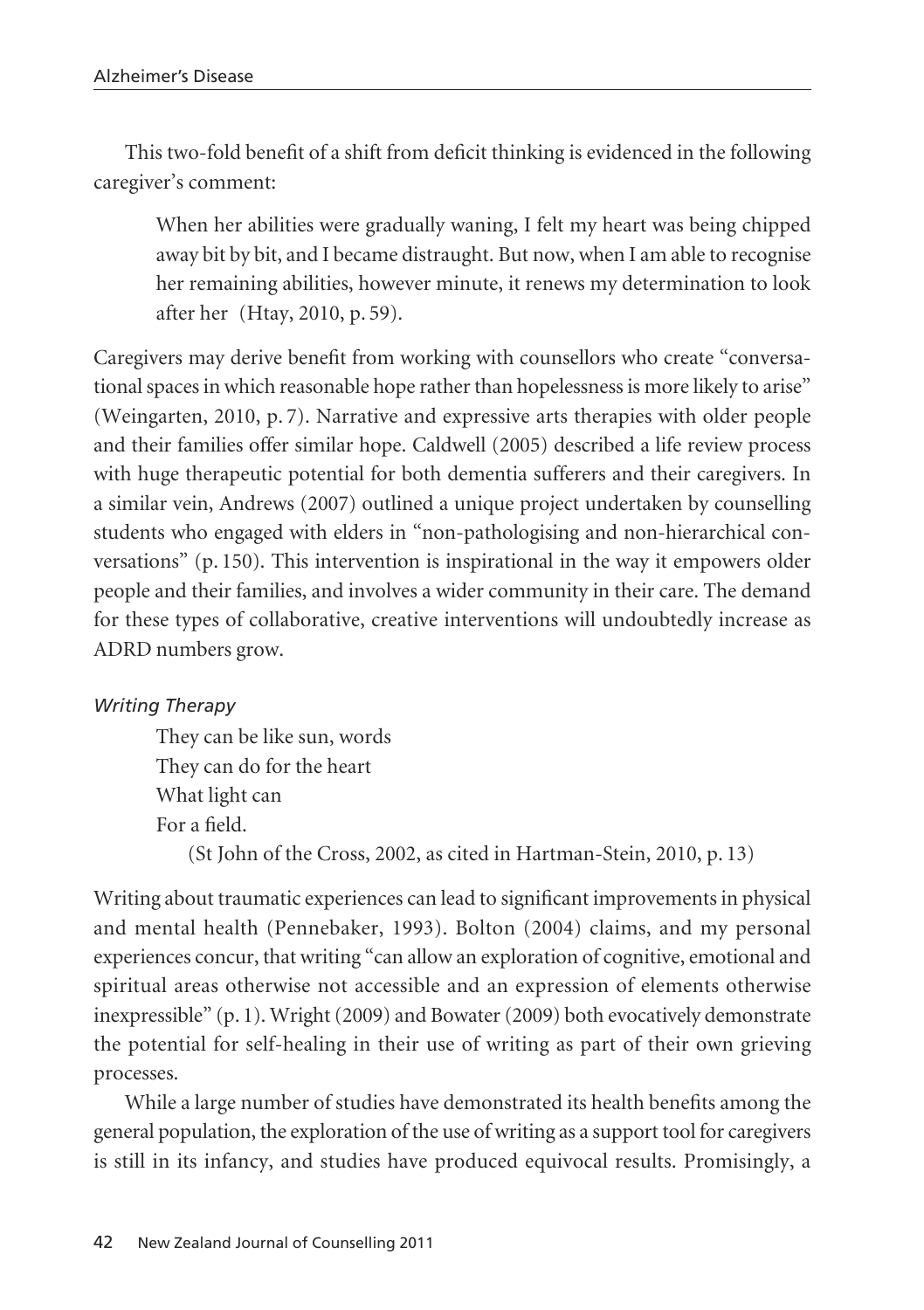project in Pennsylvania that introduced narrative writing to a caregiver support group showed that participants' mental and physical health improved significantly (Dellasega & Haagen, 2004). An initial study by Mackenzie, Wiprzycka, Hasher and Goldstein (2007) found that, contrary to their own expectations, expressive writing did not improve caregivers' mental or physical wellbeing. In a follow-up study, the same authors, searching for an explanation for this initial finding, suggested that expressive writing, most effective following trauma, may not be so effective in reducing caregivers' stress because the caregivers are still in the midst of turmoil. Nevertheless, this second study by Mackenzie, Wiprzycka, Hasher, and Goldstein (2008) offered more positive findings, showing that caregivers who "wrote about their difficult situation with increasing honesty and complexity benefited from doing so" (p. 75). Importantly, the authors postulated that future research should consider modifying expressive writing instructions "to target hope and optimism"  $(p, 76)$ . This suggestion fits well with postmodern therapies, which avoid focusing on the problem-saturated story and related emotions. The study indicates that potential exists for using writing interventions effectively with caregivers and that further research is needed in this area.

## *Others' Narratives: A Therapeutic Connection*

Sharing others' written stories may also have therapeutic value for caregivers. Nicholson (2009) offered a useful review of caregivers' narratives, claiming that they provide a helpful guide for individuals and families trying to negotiate the experience themselves. Two collections, *Voices of Alzheimer's: The Healing Companion: Stories for Courage, Comfort and Strength* (2007) and *Telling Tales about Dementia: Experiences of Caring* (2010), present stories written by those suffering from the disease and by caregivers. These poignant narratives are testimony to the capacity of humans to be courageous in the most challenging of situations, and to the fact that healing can be found in sharing others' stories. Mahy (2002) and Genova (2007) offer works of fiction that I have found immensely valuable in the way that they portray and normalise the rich kaleidoscope of human emotions evoked by this illness.

## *Attachment Theory*

On a more theoretical level, attachment theory can provide a valuable framework for working with caregivers. Early on in my research, I hosted a TAG (The Attachment Group) meeting at my home and I was fascinated when a couple of the group members began discussing the centrality of attachment issues when caring for older parents. One group member spoke of the way in which the old patterns of attachment are amplified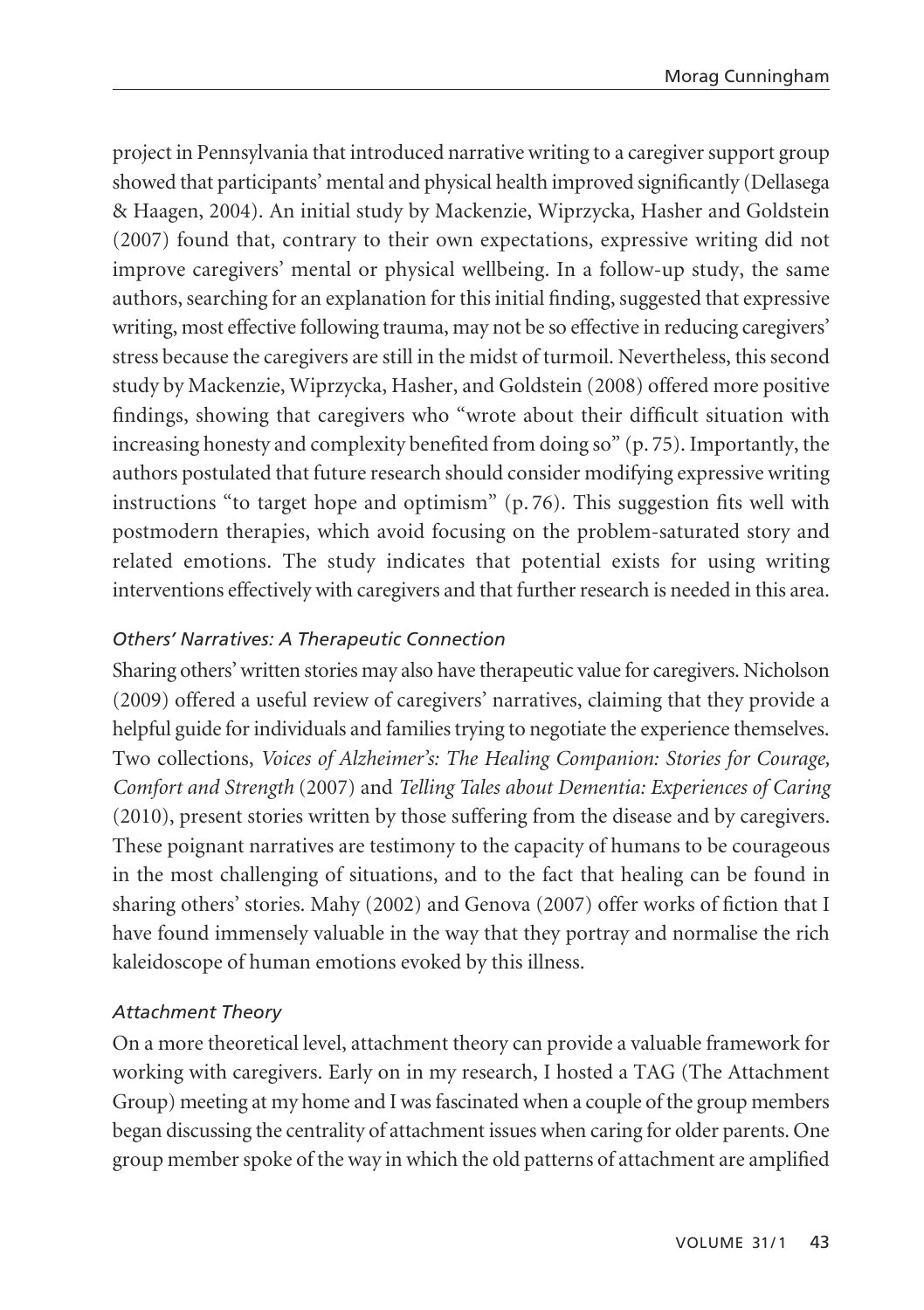in this new caregiver/cared-for relationship. This had not previously occurred to me, but I have now begun to consider my interactions with my mother and the way in which our respective attachment styles impact on our own and each other's wellbeing.

Surprisingly, there are a relatively limited number of studies in the area of attachment and dementia caregiving, and few data exist about "how differential attachment styles of dementia patients or relationship histories between carers and patients may affect the current caregiving relationship" (Magai & Cohen, 1998, p. 148). A small British study, which administered the Adult Attachment Interview (AAI) to 17 daughter caregivers of mothers with dementia, found that behaviours by daughters with insecure attachment styles and unresolved feelings concerning the past impacted negatively on their mothers (Steele, Phibbs, & Woods, 2004). Despite limitations, this study highlights the significance of attachment issues in the caregiving relationship and suggests the need for future research in this area. Other studies indicate that adult children caregivers with a secure attachment style demonstrate the most resilience in the face of the burden of caregiving (Crispi, Schiaffino, & Berman, 1997; Daire, 2002; Magai & Cohen, 1998).

Terry (2010) underlined the importance of considering attachment issues in the caregiving role, pointing out that if caregivers' fears are not expressed and managed, they can be devastating for both the caregiver and the dementia sufferer. For caregivers who have not had satisfactory relationships with their parents as children, the anticipation of becoming dependent again in old age, triggered by the caregiving experience, can bring "apprehension that dependency needs will once again not be met" (Terry, 2010, p. 21). Therapists may notice that caregiver clients engage in "projective identification," splitting off "deep-seated unmanageable feelings" and believing them to reside in the dementia patient (p. 23). Watching the decline of a close attachment figure with dementia has been a terrifying experience in many respects, and I am very conscious of how easy it is for me to transfer my own fears, anxieties, and anger onto my mother. Helping clients to understand and explore this dynamic could be immensely beneficial for both caregivers and parents.

#### **Conclusion**

It is evident that caregivers may experience a wide variety of challenges and emotions, including grief, stress, anxiety, panic, depression, sadness, anger, resentment, uncertainty, guilt, and fear. They may also suffer due to deep-seated attachment issues and unconscious fears amplified by their caregiving role.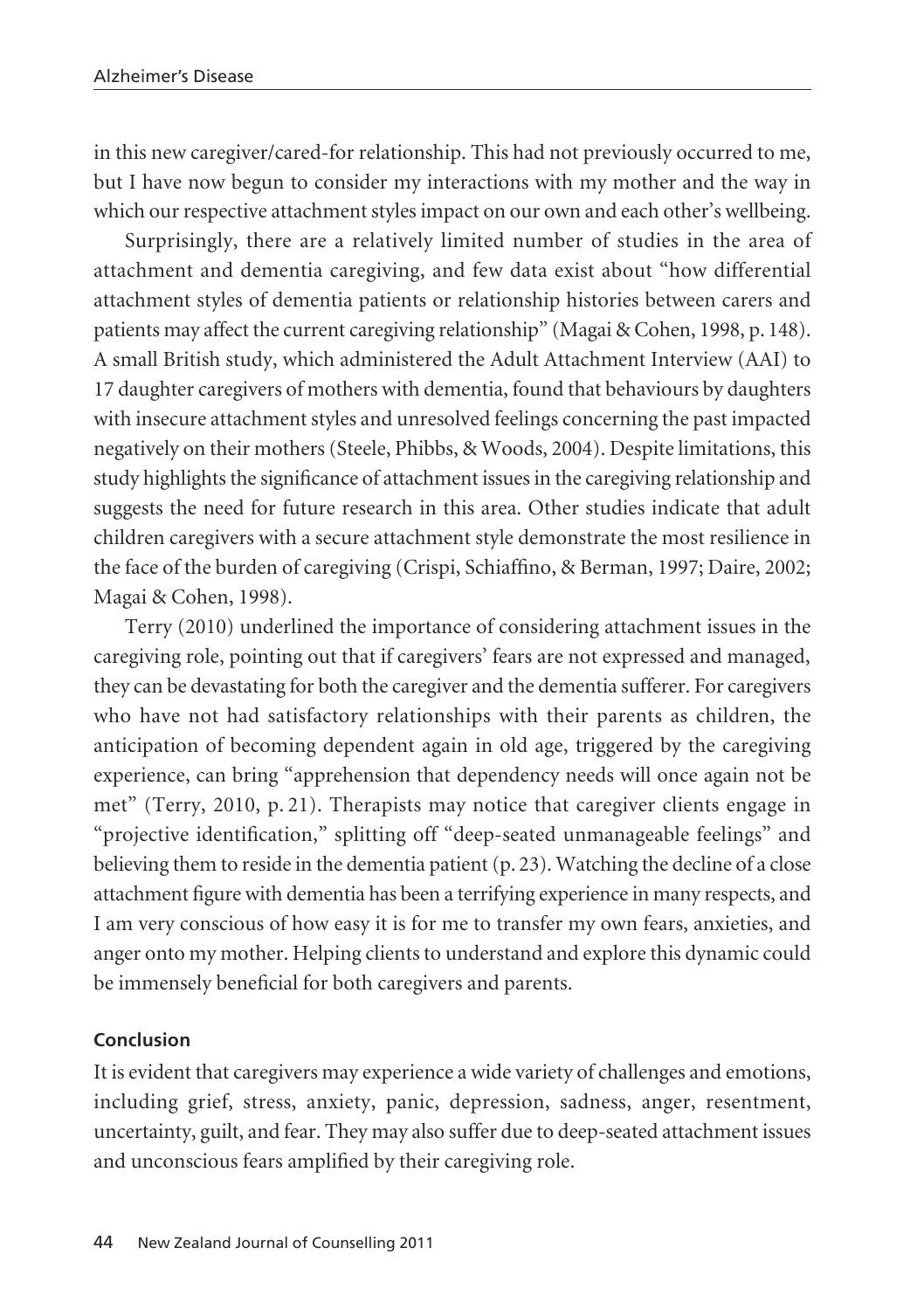Counsellors need to consider a variety of interventions when working with caregivers, guiding them to appropriate sources of psychoeducational material, literature, online resources, and support groups. They need to acknowledge grief, support clients in their natural grieving processes, be aware of clients' meaningmaking processes, and be open to exploring spiritual dimensions. While little empirical research exists as to the effectiveness of specific counselling interventions with caregivers, a number of approaches offer potential. These include client-centred and postmodern collaborative approaches focusing on client resilience, expressive arts therapies, writing activities, sharing others' narratives, and the understandings offered by attachment theory.

Autoethnography challenges familiar rules for judging research (Etherington, 2004). The five criteria for evaluating ethnography suggested by Richardson (2000a) are: "substantive contribution, aesthetic merit, reflexivity, impact, and expression of a reality" (p. 253). The value of my research is not for me but rather for the reader to determine. I can claim without hesitation, however, that this study truly reflects the expression of my reality, and that I have attempted to be consciously reflexive and selfaware throughout the research process.

The final research question is the easiest for me to address. Macaskie (2010) claimed that practitioner-based research can be transformative for the researcher. The process has indeed been "cathartic" (Ellis, 2004, p. 236), and I feel "transformed by the experience" (p. 254). Clichéd though it may seem, the research process has been one of agony and ecstasy. It has given me cognitive, emotional, and spiritual insights; it has challenged my integrity and my ethical codes, forcing me to examine the consequences of my writing (Medford, 2006). It has loaned me the luxury of selfindulgence in the form of time to read, contemplate the meaning of dreams, dabble in poetry writing, and correspond with overseas "gurus" in the field. It has connected me with a community of people I may never meet, but who grieve as I do.

#### *Limitations*

Word and time constraints for this research have required me to be selective. The legitimacy and validity of research using one person's subjective experience is often called into question (Holt, 2003; Wall, 2008). Ideally, I might have conducted reflexive dyadic interviews with other caregivers, as proposed by Ellis (2004), to "provide external data that give contextual information to confirm, complement, or reject introspectively generated data" (Chang, 2008, p. 104). My inclusion of others'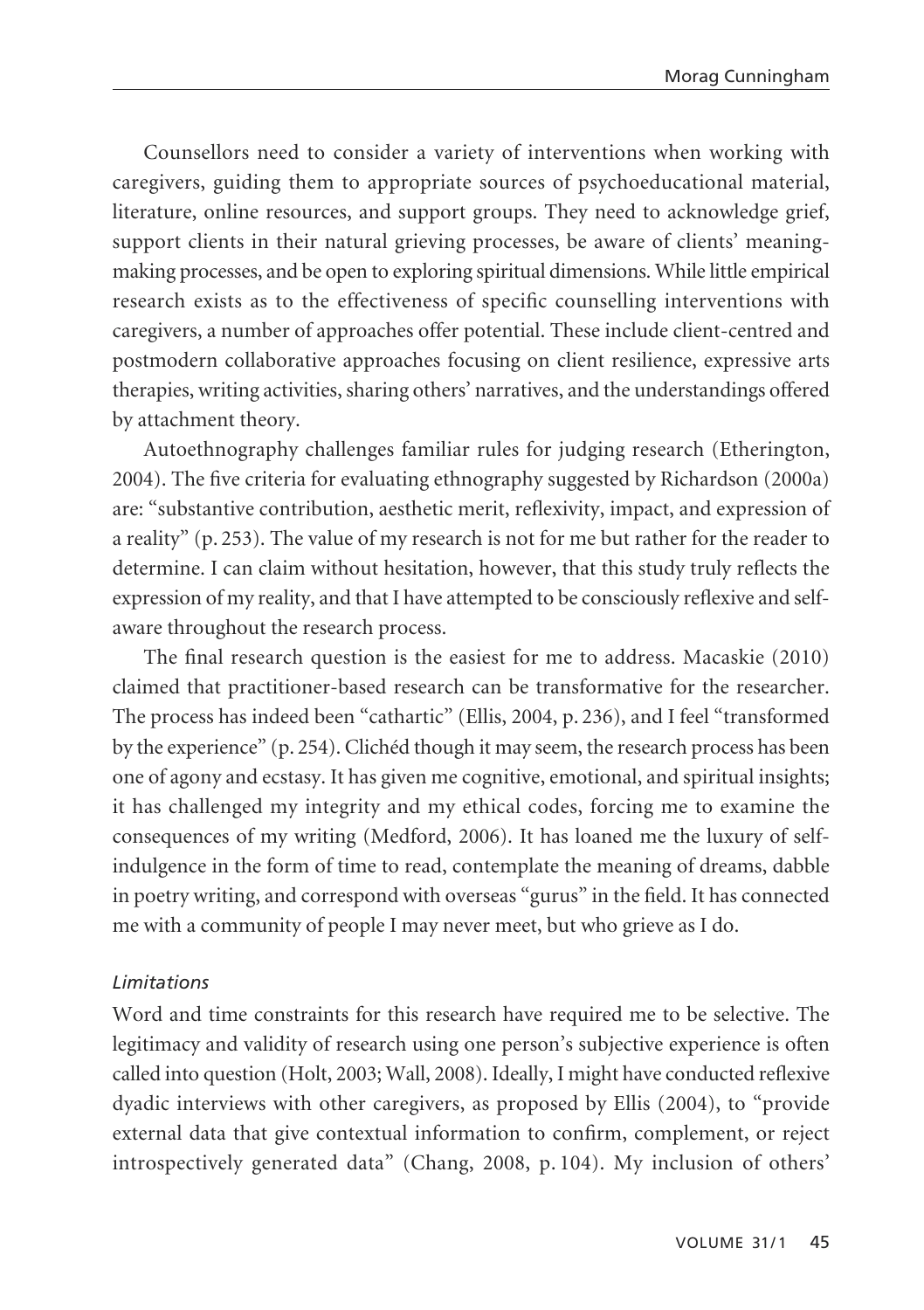perspectives from the literature has perhaps gone some way to mitigate this limitation. Parts of my own story have not been told for ethical reasons, and so certain emotions and issues are missing from my narrative. I have not differentiated between spousal and adult children caregivers in reviewing the intervention literature, nor have I distinguished between family caregivers who live in and those who provide care from further afield. Despite these omissions, and in harmony with postmodern beliefs about the impossibility of complete knowledge, I hope to have produced a "complex, thoroughly partial understanding of the topic" (Richardson, 2000b, p. 934). I hope to have demonstrated that it is possible to learn about the general from the particular (Wright, 2009) and to have provided some signposts for practitioners to draw upon in their future work with caregivers.

## *Future Directions*

By 2051, it is estimated there will be over 50,000 people in New Zealand with dementia (Perkins, 2004). It is crucial that we identify ways to help caregivers find healing and acceptance, and to reduce the negative effects of caregiving on family members (Acton, 2002). Research into the following areas could be enormously beneficial:

- The specific issues for caregivers among Mäori, Pasifika, and Asian peoples, as well as new immigrants and Päkehä in Aotearoa New Zealand (Perkins, 2004). These might be best conveyed through personal narratives.
- The role of attachment in caregiving (Carpenter, 2001). It would be useful to determine whether caregivers who develop a deep understanding of their own attachment style and that of the AD sufferer experience reduced stress as a result.
- The effectiveness of using narrative or expressive writing interventions combined with future-focused, strengths-based, collaborative approaches to foster resilience in caregivers.

On completion of my own research, I read with interest that the British Association for Counselling and Psychotherapy has recently funded Dr Ruth Elvish, of the University of Manchester, to conduct a review of counselling and psychotherapy interventions with dementia caregivers, along with a qualitative project investigating caregivers' experiences ("Winners of research funding," 2010). These future research projects align well with the priorities I have already identified.

Above all, I hope my research will "generate stories from others" (Ellis, 2004, p. 310). Those who deal with the "exploding reality of how this disease unravels actual lives" (Shenk, 2007, p. ix) have much wisdom to share. A collection of narratives from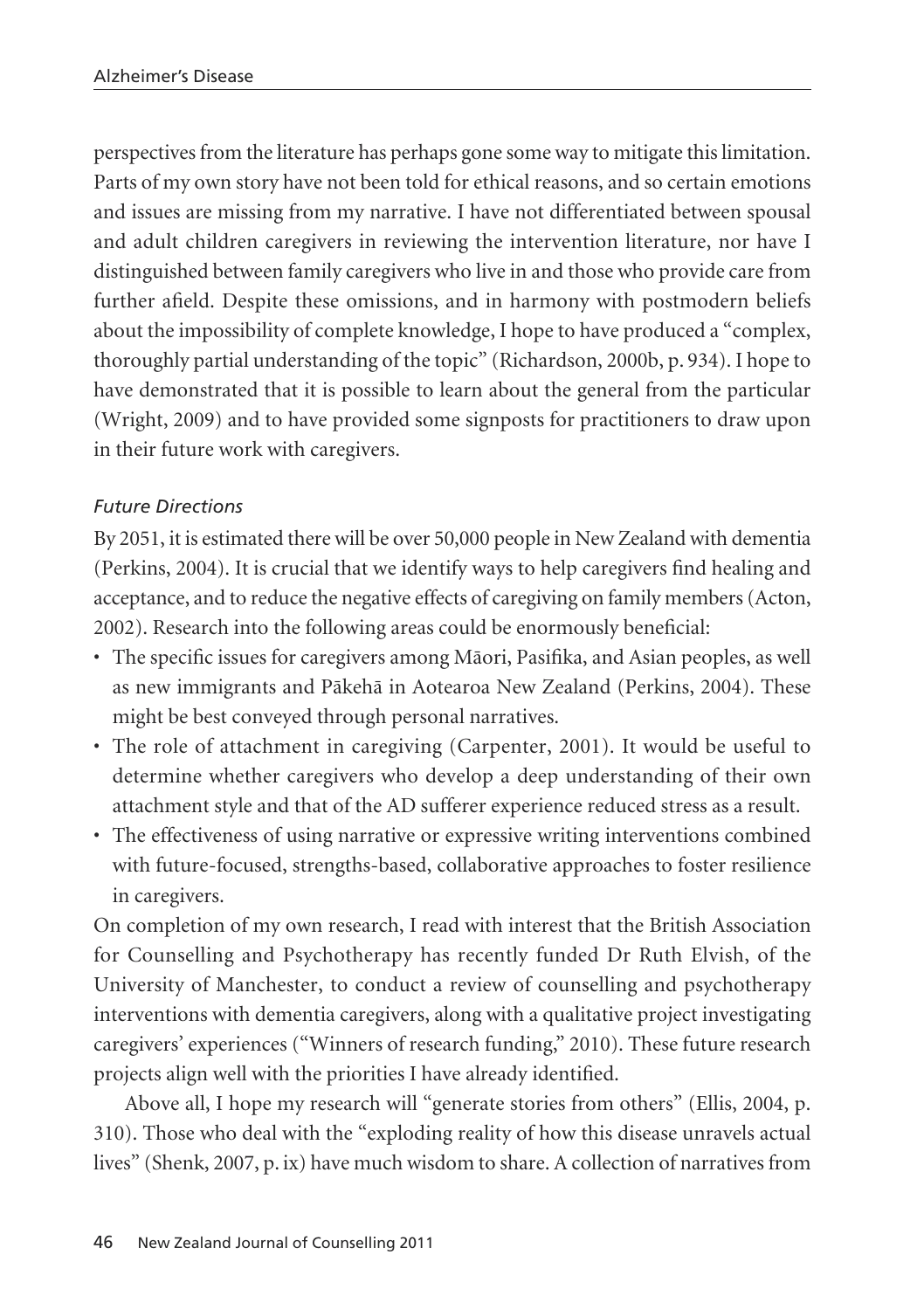caregivers in Aotearoa New Zealand would undoubtedly contribute enormously to our understanding of the ways in which caregivers might be supported and sustained in their resilience, as well as to our sociological, cultural, psychological, and spiritual understanding of the shocks and aftershocks created by this disease.

#### *Acknowledgement*

I would like to thank my supervisor Jeannie Wright for her faith in me, and for her constant encouragement and inspiration.

#### Note

1 Although not medically accurate, the terms Alzheimer's disease and dementia are used interchangeably in this work. For medical definitions of dementia and Alzheimer's disease, please refer to the work of Dr Chris Perkins, listed in the reference section.

#### References

- Acton, G. J. (2002). Self-transcendent views and behaviours. Exploring growth in caregivers of adults with dementia. *Journal of Gerontological Nursing, 28*(12), 23–30.
- Acton, G. J., & Kang, J. (2001). Interventions to reduce the burden of caregiving for an adult with dementia: A meta-analysis. *Research in Nursing and Health, 24*, 349–360.
- Andrews, J. (2007). Honoring elders through conversations about their lives. In H. Anderson & D. Gehart (Eds.), *Collaborative therapy: Relationships and conversations that make a difference* (pp. 149–166). New York: Routledge.
- Attig, T. (1996). *How we grieve: Relearning the world*. New York: Oxford University Press.
- Berg, B. L. (2004). *Qualitative research methods for the social sciences*. Boston: Pearson.
- Bird, T. D. (1998). Genetic counseling. In *Alzheimer disease overview*. Retrieved April 22, 2010, from http://www.ncbi.nlm.nih.gov/bookshelf/br.fcgi?book=gene&part=alzheimer
- Boden, C. (1998). *Who will I be when I die?* Melbourne: Harper Collins Religious.
- Bolton, G. (2004). Introduction: Writing cures. In G. Bolton, S. Howlett, C. Lago & J. K. Wright (Eds.), *Writing cures: An introductory handbook of writing in counselling and therapy* (pp. 1–3). Hove: Brunner-Routledge.
- Bowater, M. (2009). Dreams as a source of creativity. *Counselling Today: Newsletter of the New Zealand Association of Counsellors, 29*(4), 33–36.
- Butcher, H., Holkup, P., & Buckwalter, I. (2001). The experience of caring for a family member with Alzheimer's disease. *Western Journal of Nursing Research, 23*(1), 33–55.
- Caldwell, R. L. (2005). At the confluence of memory and meaning: Life review with older adults and families: Using narrative therapy and the expressive arts to re-member and reauthor stories of resilience. *The Family Journal, 13*(2), 172–175.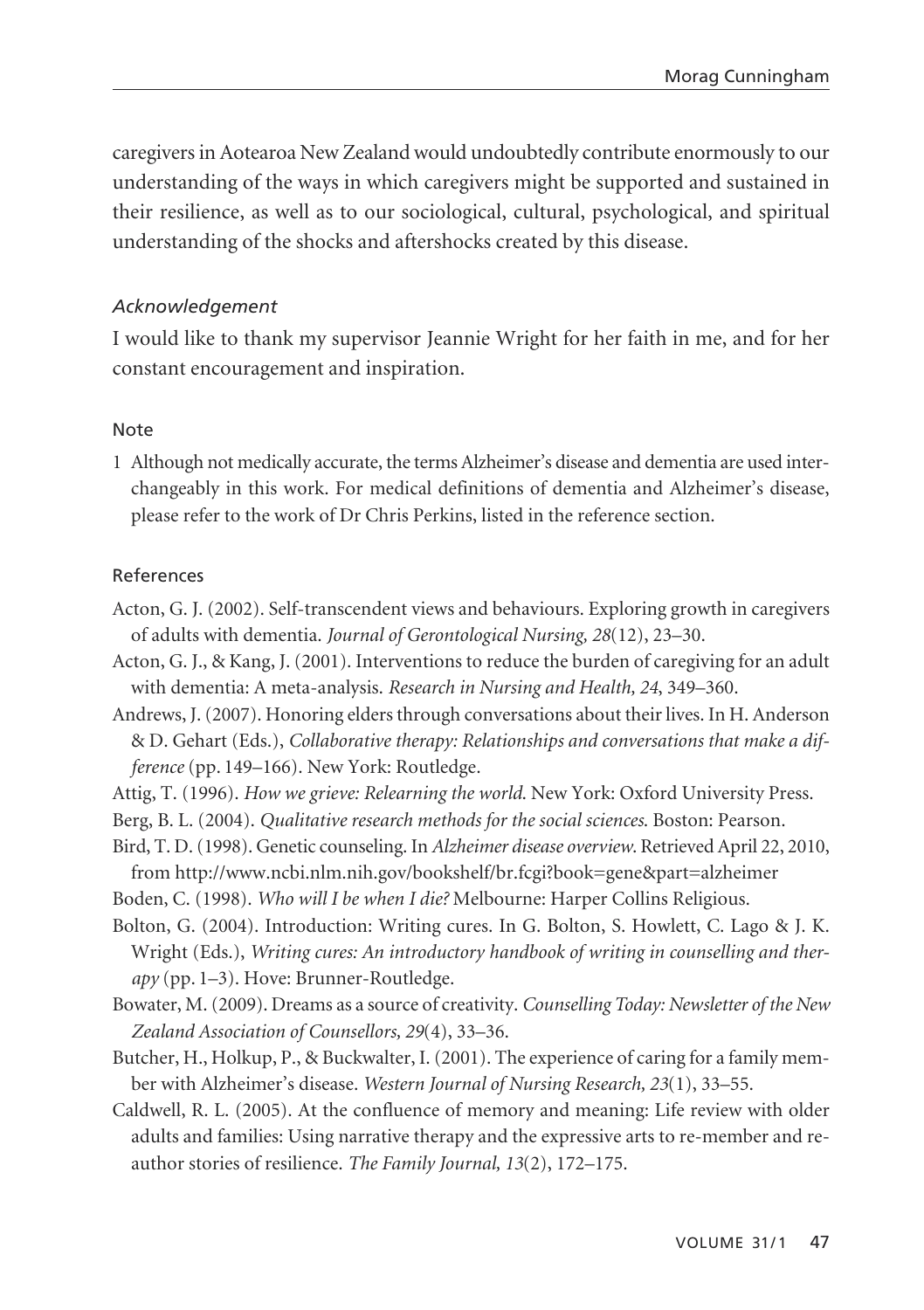- Carpenter, B. D. (2001). Attachment bonds between adult daughters and their older mothers: Associations with contemporary caregiving. *Journal of Gerontology: Psychological Sciences, 56B*(5), 257–266.
- Carrubba, S. M. (2007). Teacher's pet. In The Healing Project (Ed.), *Voices of Alzheimer's: The healing companion: Stories for courage, comfort and strength* (pp. 141–146). New York: LaChance Publishing.
- Chang, H. (2008). *Autoethnography as method*. Walnut Creek, CA: Left Coast Press.
- Cooke, D. D., McNally, L., Mulligan, K. T., Harrison, M. J. G., & Newman, S. P. (2001). Psychosocial interventions for caregivers of people with dementia: A systematic review. *Aging and Mental Health, 5*(2), 120–135.
- Crispi, E. L., Schiaffino, K., & Berman, W. H. (1997). The contribution of attachment to burden in adult children of institutionalized parents with dementia. *The Gerontologist, 37*(1), 52–60.
- Daire, A. (2002). The influence of parental bonding on emotional distress in caregiving sons for a parent with dementia. *The Gerontologist, 42*(6), 766–771.
- de Jong, P., & Berg, I. K. (2008). *Interviewing for solutions*(3rd ed.). Belmont, MA: Thomson Brooks/Cole.
- Dellasega, C., & Haagen, B. (2004). A different kind of caregiving support group. *Journal of Psychosocial Nursing and Mental Health Services, 42*(8), 46–55.
- Dempsey, M., & Baago, S. (1998). Latent grief: The unique and hidden grief of carers of loved ones with dementia. *American Journal of Alzheimer's Disease and Other Dementias, 13*, 84–91.
- Ellis, C. (2004). *The ethnographic I: A methodological novel about autoethnography*. Walnut Creek, CA: Altamira Press.
- Etherington, K. (2004). *Becoming a reflexive researcher: Using ourselves in research*. London: Jessica Kingsley.
- Foucault, M. (1997). Technologies of the self. In P. Rainbow (Ed.), *Ethics: Subjectivity and truth* (pp. 223–252). London: Penguin.
- Genova, L. (2007). *Still Alice*. New York: Pocket Books.
- Hartman-Stein, P. E. (2010). They can be like a sun. *PLTC Newsletter, 24*(2), 13–16.
- Hodgson, H. (1998). *The Alzheimer's caregiver: Dealing with the realities of dementia*. Minneapolis, MN: Chronimed Publishing.
- Holley, C. K., & Mast, B. T. (2009). The impact of anticipatory grief on caregiver burden in dementia caregivers. *The Gerontologist, 49*(3), 388–389.
- Holt, N. L. (2003). Representation, legitimation, and autoethnography: An autoethnographic writing story. *International Journal of Qualitative Methods, 2*(1), 1–22.
- Htay, U. H. (2010). We learn to enter her world. In L. Whitman (Ed.), *Telling tales about dementia: Experiences of caring* (pp. 58–64). London: Jessica Kingsley.
- Jackson, D. (2010). The most difficult decision of my life. In L. Whitman (Ed.), *Telling tales about dementia: Experiences of caring* (pp. 52–57). London: Jessica Kingsley.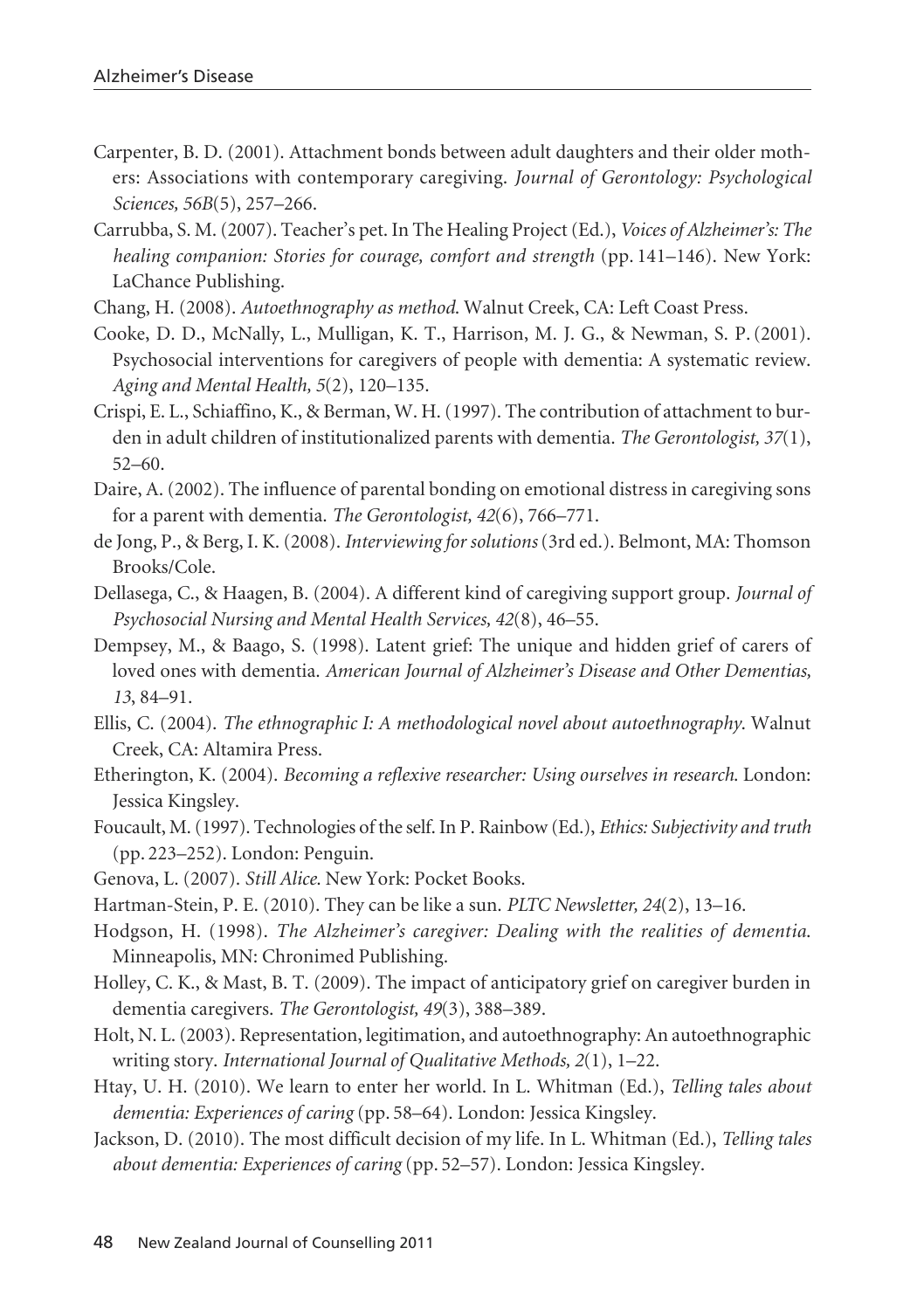James, O. (2009). *Contented dementia* (2nd ed.). London: Vermilion.

- Jeffery, S. (2010). A very important moustache. In L. Whitman (Ed.), *Telling tales about dementia: Experiences of caring* (pp. 117–121). London: Jessica Kingsley.
- Jones, S. H. (2005). Autoethnography: Making the personal political. In N. K. Denzin & Y. S. Lincoln (Eds.), *The Sage handbook of qualitative research* (3rd ed.; pp. 763–792). Thousand Oaks, CA: Sage Publications.
- Kapleau, P. (1998). *The Zen of living and dying: A practical and spiritual guide*. Boston: Shambhala.
- Kumar, S. M. (2005). *Grieving mindfully*. Oakland, CA: New Harbinger Publications.
- Lindgren, C. L., Connelly, C. T., & Gaspar, H. L. (1999). Grief in spouse and children caregivers of dementia patients. *Western Journal of Nursing Research, 21*, 521–537.
- Macaskie, J. (2010, May). *Dreaming the research process*. Paper presented at the British Association for Counselling and Psychotherapy, London.

Mackenzie, C. S., Wiprzycka, U. J., Hasher, L., & Goldstein, D. (2007). Does expressive writing reduce stress for family caregivers of older adults? *The Gerontologist, 47*(3), 296–306.

- Mackenzie, C. S., Wiprzycka, U. J., Hasher, L., & Goldstein, D. (2008). Seeing the glass half full: Optimistic expressive writing improves mental health among chronically stressed caregivers. *British Journal of Health Psychology, 13*(1), 73–76.
- Magai, C., & Cohen, C. I. (1998). Attachment style and emotion regulation in dementia patients and their relation to caregiver burden. *Journal of Gerontology: Psychological Sciences, 538*(3), 147–154.
- Mahy, M. (2002). *Memory* (2nd ed.). London: Collins Flamingo.
- Mataira, P. (2003, June). *Mäori evaluation research, theory, and practice: Lessons for native Hawaiian evaluation studies.* Paper presented at the Evaluation Hui, Kamehameha, Hawaii.
- McLeod, J. (2003). *Doing counselling research* (2nd ed.). London: Sage.
- Medford, K. (2006). Caught with a fake ID: Ethical questions about slippage in autoethnography. *Qualitative Inquiry, 12*(5), 853–864.
- Nation, I. (2007). Alzheimer's, artichokes, and forgiveness. In The Healing Project (Ed.), *Voices of Alzheimer's: The healing companion: Stories for courage, comfort and strength* (pp. 87–89). New York: LaChance Publishing.
- Neimeyer, R. A. (1998). *Lessons of loss: A guide to coping*. New York: McGraw-Hill.
- New Zealand Association of Counsellors. (2002). *Code of ethics: A framework for ethical practice.* Hamilton, NZ: Author.
- Newman, R. (2010). Surely the world has changed. In L. Whitman (Ed.), *Telling tales about dementia: Experiences of caring* (pp. 145–151). London: Jessica Kingsley.
- Nicholson, K. (2009). Carers' narratives: Finding dementia with Lewy bodies experiences. *Australasian Journal on Ageing, 28*(4), 177–181.
- O'Dell, C. (2007). Mothering mother. In The Healing Project (Ed.), *Voices of Alzheimer's: The healing companion: Stories for courage, comfort and strength* (pp. 3–6). New York: LaChance Publishing.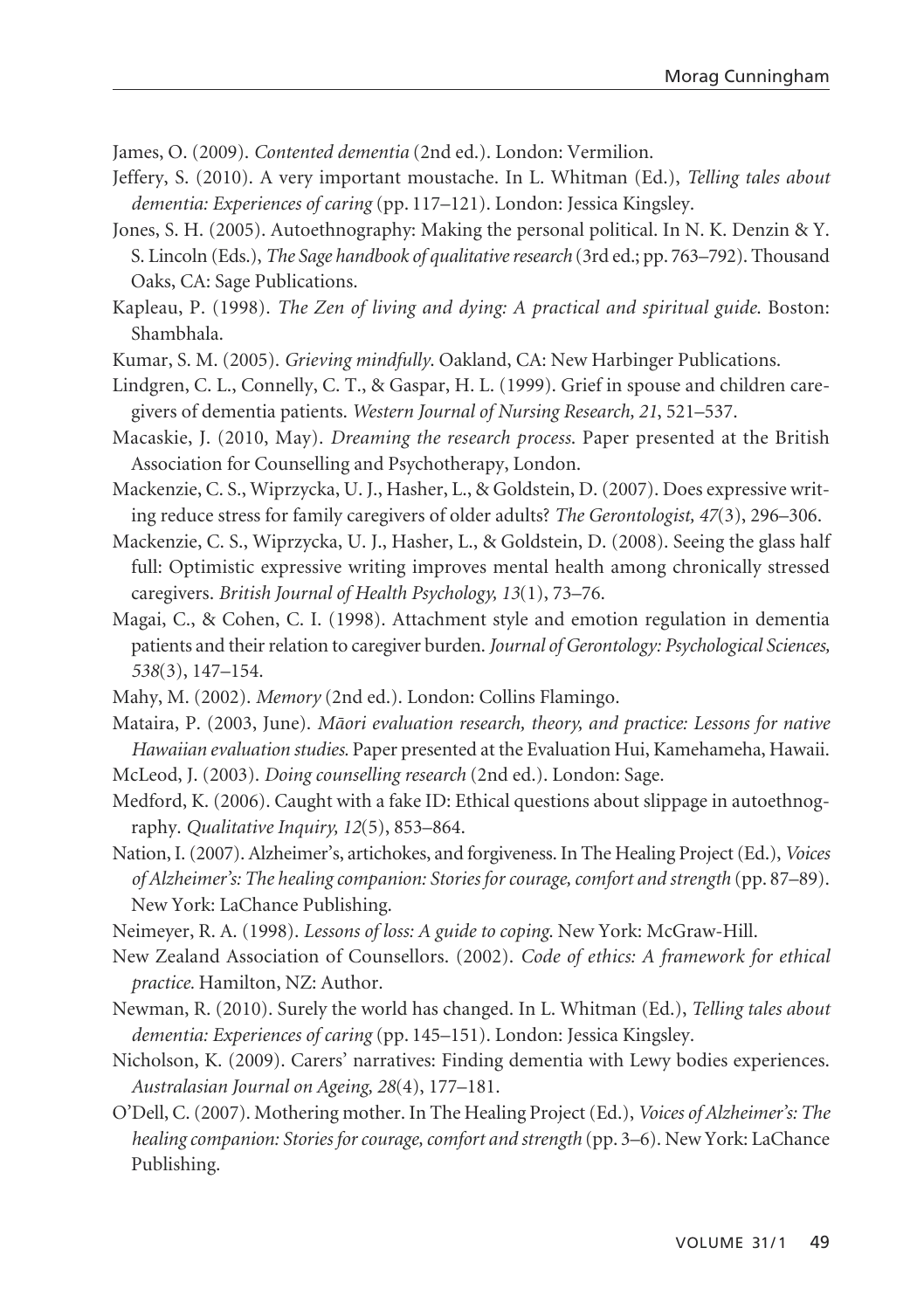- Peller, J., & Walter, J. (1993). Celebrating the living: A solution-focused approach to the normal grieving process. *Family Therapy Case Studies, 7*(2), 3–7.
- Pennebaker, J. W. (1993). Putting stress into words: Health, linguistic and therapeutic implications. *Behaviour Research and Therapy, 31*(6), 539–548.
- Penwarden, S. (2009). Visionary words. *New Zealand Journal of Counselling, 29*(2), 1–11.
- Perkins, D. C. (2004). *The New Zealand dementia guide*. Auckland, NZ: Random House.
- Richardson, L. (2000a). Evaluating ethnography. *Qualitative Inquiry, 6*(2), 253–255.
- Richardson, L. (2000b). A method of inquiry. In N. K. Denzin & Y. S. Lincoln (Eds.), *Handbook of qualitative research* (2nd ed.; pp. 923–948). Thousand Oaks, CA: Sage.
- Rom, R. (2007). Another dementia. In The Healing Project (Ed.), *Voices of Alzheimer's: The healing companion: Stories for courage, comfort and strength* (pp. 231–234). New York: LaChance Publishing.
- Roos, S. (2002). *Chronic sorrow: A living loss*. New York: Brunner-Routledge.
- Sanders, S., Ott, C. H., Kelber, S. T., & Noonan, P. (2008). The experience of high levels of grief in caregivers of persons with Alzheimer's disease and related dementia. *Death Studies, 32*, 495–523.
- Shenk, D. (2003). *The forgetting: Alzheimer's: A portrait of an epidemic* (2nd ed.). London: Flamingo.
- Shenk, D. (2007). Foreword. In The Healing Project (Ed.), *Voices of Alzheimer's: The healing companion: Stories for courage comfort and strength* (pp. ix–x). New York: LaChance Publishing.
- Silverberg, E. (2007). Introducing the 3-A grief intervention model for dementia caregivers: Acknowledge, assess, and assist. *Omega, 54*(3), 215–235.
- Sörensen, S., Pinquart, M., & Duberstein, P. (2002). How effective are interventions with caregivers? An updated meta-analysis. *The Gerontologist, 42*(3), 356–372.
- Steele, H., Phibbs, E., & Woods, R. T. (2004). Coherence of mind in daughter caregivers of mothers with dementia: Links with their mothers' joy and relatedness on reunion in a strange situation. *Attachment and Human Development, 6*(4), 439–450.
- Sweeting, H. N. (1991). *Caring for a relative with dementia: Anticipatory grief and social death.* Unpublished doctoral thesis, University of Glasgow, Glasgow.
- Terry, P. (2010). Dementia: A "death of the mind." *Therapy Today, 21*(8), 20–24.
- The Healing Project (Ed.). (2007). *Voices of Alzheimer's: The healing companion: Stories for courage comfort and strength*. New York: LaChance Publishing.
- Valenzuela, D. M. J. (2009). *It's never too late to change your mind: The latest medical thinking on what you can do to avoid dementia*. Sydney: ABC Books.
- Van Dyck, B. (2007). Losing my father. In The Healing Project (Ed.), *Voices of Alzheimer's: The healing companion: Stories for courage, comfort and strength* (pp. 91–96). New York: LaChance Publishing.
- Waelde, L. C., Thompson, L., & Gallagher-Thompson, D. (2004). A pilot study of a yoga and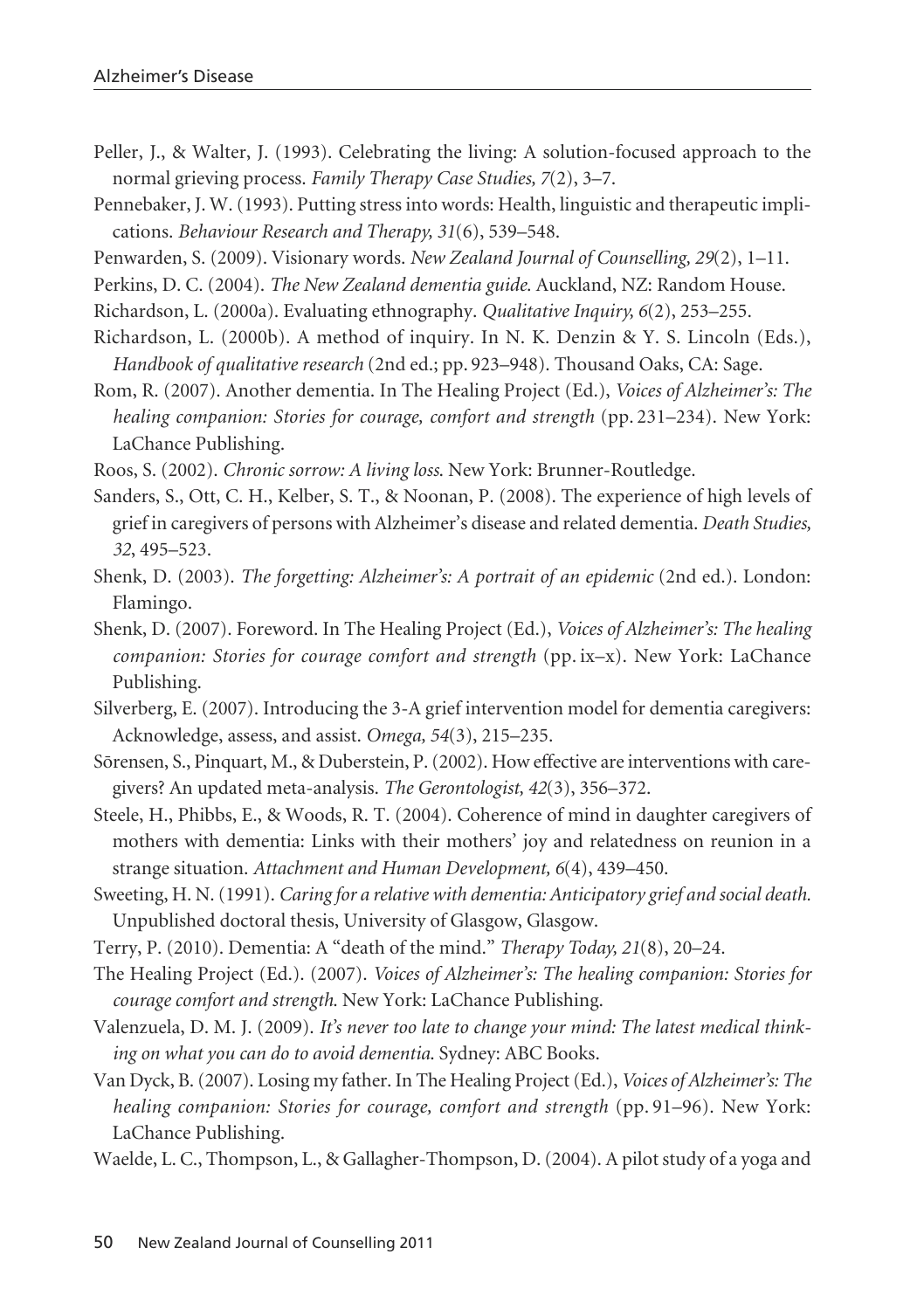meditation intervention for dementia caregiver stress. *Journal of Clinical Psychology, 60*(6), 677–687.

- Wall, S. (2008). Easier said than done: Writing an autoethnography. *International Journal of Qualitative Methods, 7*(1), 38–53.
- Weingarten, K. (2010). Hope in a time of global despair. *New Zealand Journal of Counselling, 30*(1), 1–14.
- Whitman, L. (Ed.). (2010). *Telling tales about dementia: Experiences of caring*. London: Jessica Kingsley.
- Williams, K. (2007). The stolen goodbye. In The Healing Project (Ed.), *Voices of Alzheimer's: The healing companion: Stories for courage, comfort and strength* (pp. 13–15). New York: LaChance Publishing.

"Winners of research funding". (2010). *Therapy Today, 21*(8), 43.

Wright, J. K. (2009). Autoethnography and therapy writing on the move. *Qualitative Inquiry, 15*(4), 623–640.

## **Appendix 1: Resources for Caregivers**

#### **www.alzheimers.org.nz**

This website includes almost all the information needed about services available for AD sufferers and caregivers in Aotearoa New Zealand. It provides links to a large number of health and social services organisations that are very important for caregivers, as well as links to a number of overseas government websites that provide comprehensive psychoeducational material. Contact details for local support groups in Aotearoa New Zealand are also listed.

#### **www.tepou.co.nz**

This website is relevant to counsellors and caregivers in Aotearoa. It has downloads available of publications by Te Pou, Mental Health Programmes Limited. The one entitled "Talking Therapies for Older Adults" offers clear guidelines for working therapeutically with the elderly and those with dementia. A list of contacts for appropriate support services and numerous relevant publications is provided.

#### **www.specal.co.uk**

Although this website provides information for British caregivers, it is worth downloading a copy of the "Important Information Sheet," which gives excellent guidelines for caregivers conversing with a person with dementia. Counsellors could read this sheet if they are unfamiliar with this area as it provides extremely practical advice for communicating well with people with dementia. (This website has evolved out of the book *Contented Dementia* listed below.)